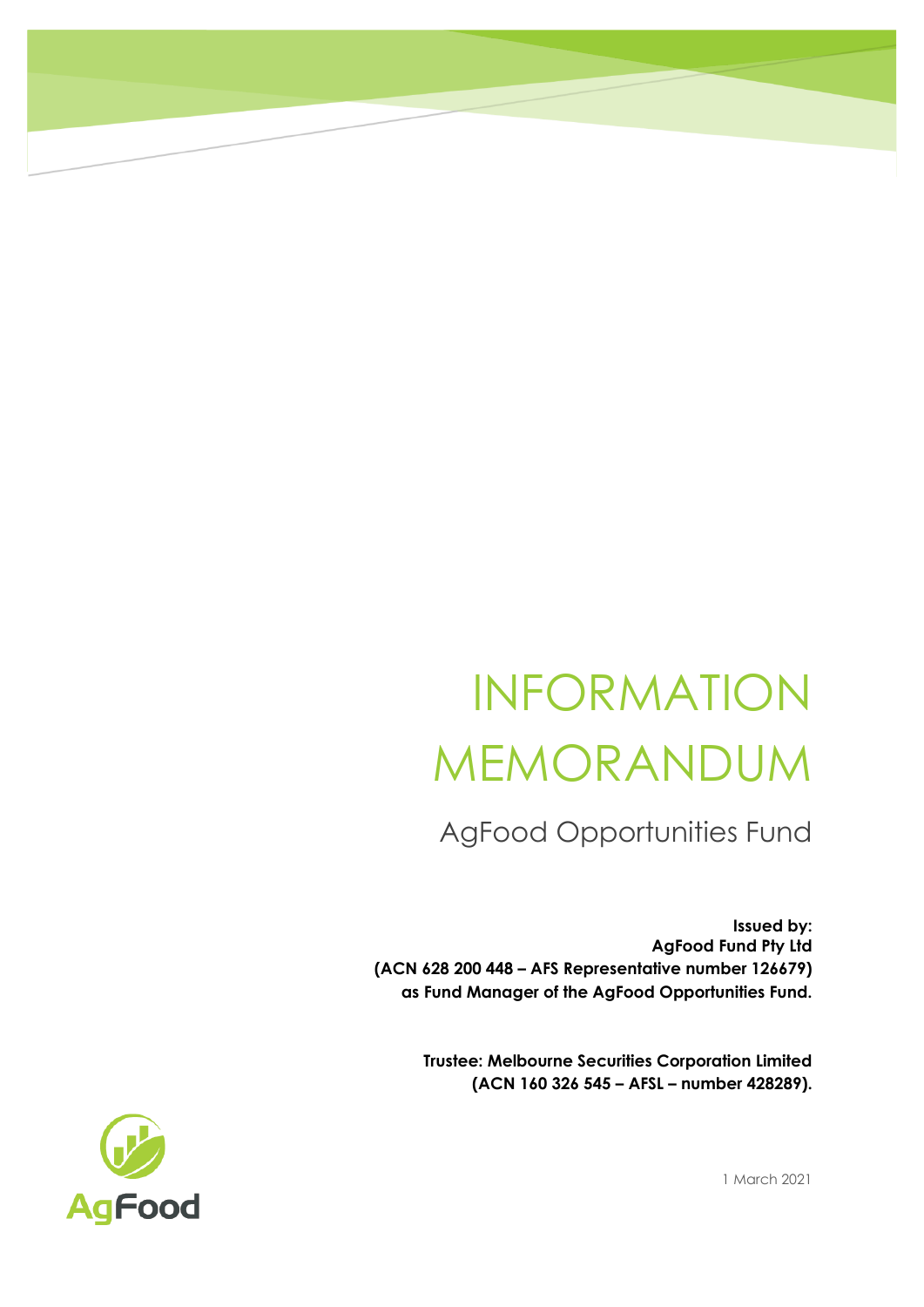### AgFood is a great opportunity.

The world has to eat. With population growing at ever increasing rates, food and agriculture innovation is becoming increasingly important. The challenge for the food and agriculture industries is to more efficiently fuel human growth while at the same time reducing their impact on the planet.

### *AgFood Opportunities Fund*

A specialised Agriculture and Food Investment Fund which will achieve superior returns by investing in both listed and unlisted companies operating in the Agriculture and Food industries within Australia, New Zealand and the Rest of the World.

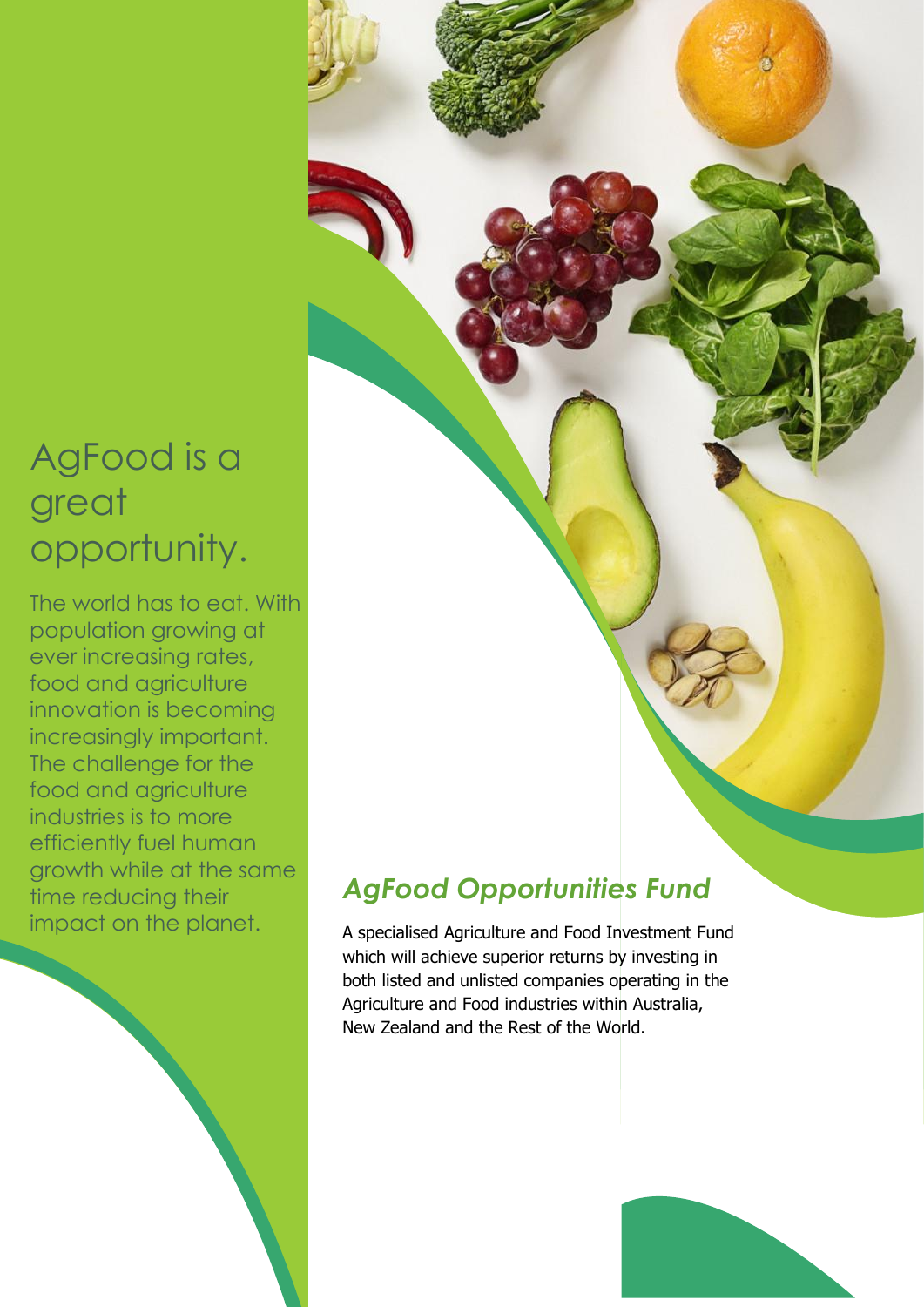### 1 Contents

| $\overline{2}$ |      |                                      |  |    |       |
|----------------|------|--------------------------------------|--|----|-------|
| 3              |      |                                      |  |    |       |
| $\overline{4}$ |      |                                      |  |    | . I O |
|                | 4.1  | The Fund (AgFood Opportunities Fund) |  |    |       |
|                | 4.2  |                                      |  |    |       |
|                | 4.3  |                                      |  |    |       |
|                | 4.4  |                                      |  |    |       |
|                | 4.5  |                                      |  |    |       |
| 5              |      |                                      |  |    |       |
|                | 5.1  |                                      |  |    |       |
|                | 5.2  |                                      |  |    |       |
|                | 5.3  |                                      |  |    |       |
|                | 5.4  |                                      |  |    |       |
|                | 5.5  |                                      |  |    |       |
|                | 5.6  |                                      |  |    |       |
|                | 5.7  |                                      |  |    |       |
| 6              |      |                                      |  |    |       |
|                | 6.1  |                                      |  | 17 |       |
|                | 6.2  |                                      |  |    |       |
|                | 6.3  |                                      |  |    |       |
|                | 6.4  |                                      |  |    |       |
|                | 6.5  |                                      |  |    |       |
|                | 6.6  |                                      |  |    |       |
|                | 6.7  |                                      |  |    |       |
|                | 6.8  |                                      |  |    |       |
|                | 6.9  |                                      |  |    |       |
|                | 6.10 |                                      |  |    |       |
|                | 6.11 |                                      |  |    |       |
|                | 6.12 |                                      |  |    |       |
|                | 6.13 |                                      |  |    |       |
|                | 6.14 |                                      |  |    |       |
|                | 6.15 |                                      |  |    |       |
|                | 6.16 |                                      |  |    |       |
| $\overline{7}$ |      |                                      |  |    |       |
|                | 7.1  |                                      |  |    |       |
|                | 7.2  |                                      |  |    |       |
|                | 7.3  |                                      |  |    |       |
|                |      |                                      |  |    |       |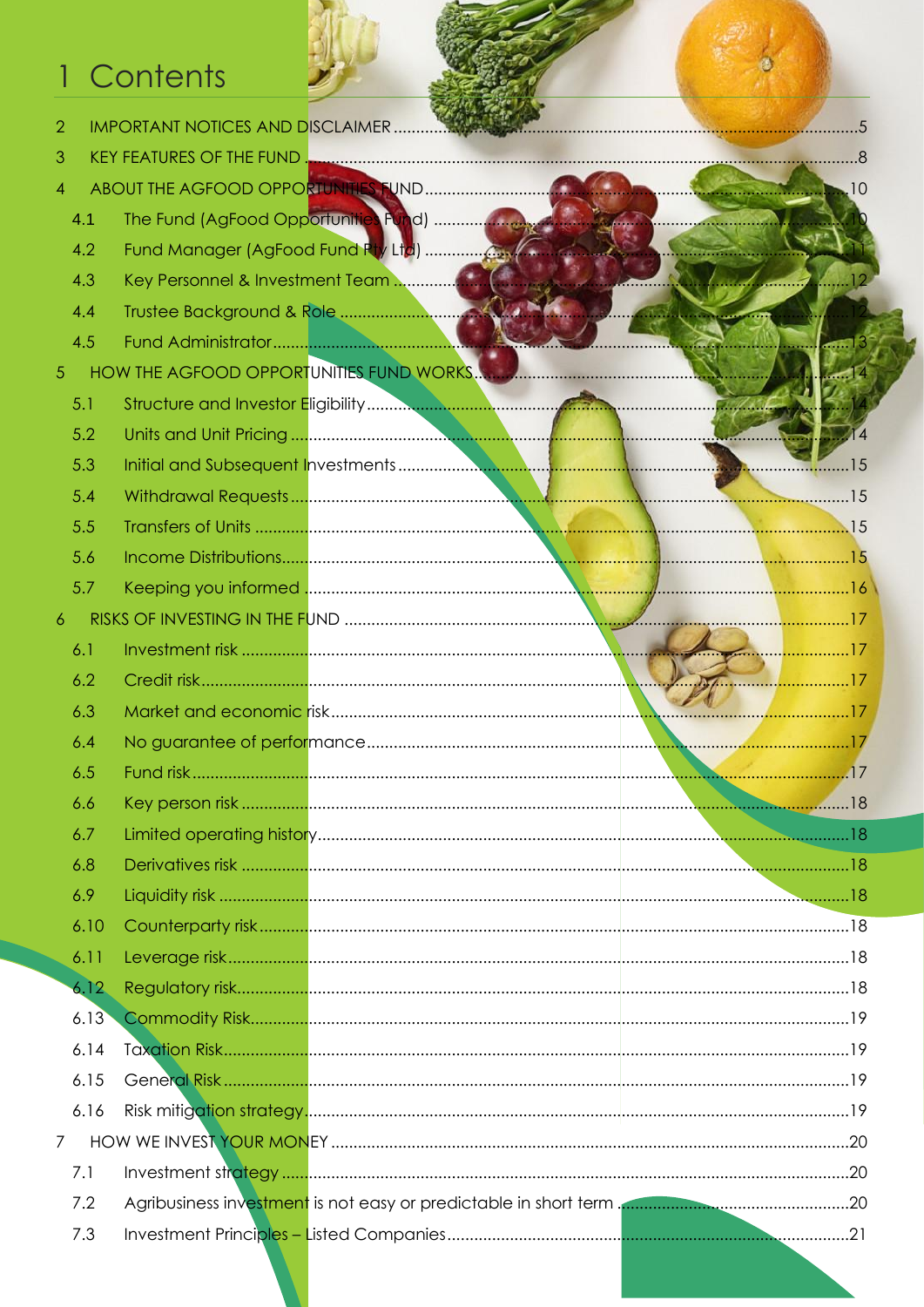| 7.4    |                         | Investment Principles - Unlisted Companies |                         |
|--------|-------------------------|--------------------------------------------|-------------------------|
| 7.5    |                         |                                            |                         |
| 7.6    |                         |                                            |                         |
| 8      |                         |                                            |                         |
| 8.1    |                         |                                            | 22                      |
| 8.2    |                         |                                            | <b>Communication</b>    |
| 9      |                         |                                            |                         |
| 9.1    |                         |                                            | <b>Contact Comments</b> |
| 9.2    |                         |                                            |                         |
| 9.3    | Termination of the Fund |                                            |                         |
| 9.4    |                         |                                            |                         |
| 9.5    |                         |                                            |                         |
| 9.6    |                         |                                            | $\ldots$ .25            |
|        |                         |                                            |                         |
| 10.1   |                         |                                            |                         |
| 10.2   |                         |                                            |                         |
| 10.2.1 |                         |                                            |                         |
|        |                         |                                            |                         |
|        |                         |                                            |                         |
|        | 10.3.2                  |                                            |                         |
|        | 10.3.3                  |                                            | 26                      |
|        | 10.3.4                  |                                            | .27                     |
|        | 10.3.5                  |                                            |                         |
|        |                         |                                            |                         |
| 10.4.1 |                         |                                            |                         |
|        | 10.4.2                  |                                            |                         |
|        | 10.4.3                  |                                            |                         |
| 10.5   |                         |                                            |                         |
| 10.6   |                         |                                            |                         |
| 10.6.1 |                         |                                            |                         |
|        | 10.6.2                  |                                            |                         |
|        | 10.6.3                  |                                            |                         |
|        | 10.6.4                  |                                            |                         |
|        | 10.6.5                  |                                            |                         |
|        | 10.6.6                  |                                            |                         |
| 10.7   |                         |                                            |                         |
| 10.8   |                         |                                            |                         |
| 10.9   |                         |                                            |                         |
| 10.10  |                         |                                            |                         |
|        |                         |                                            |                         |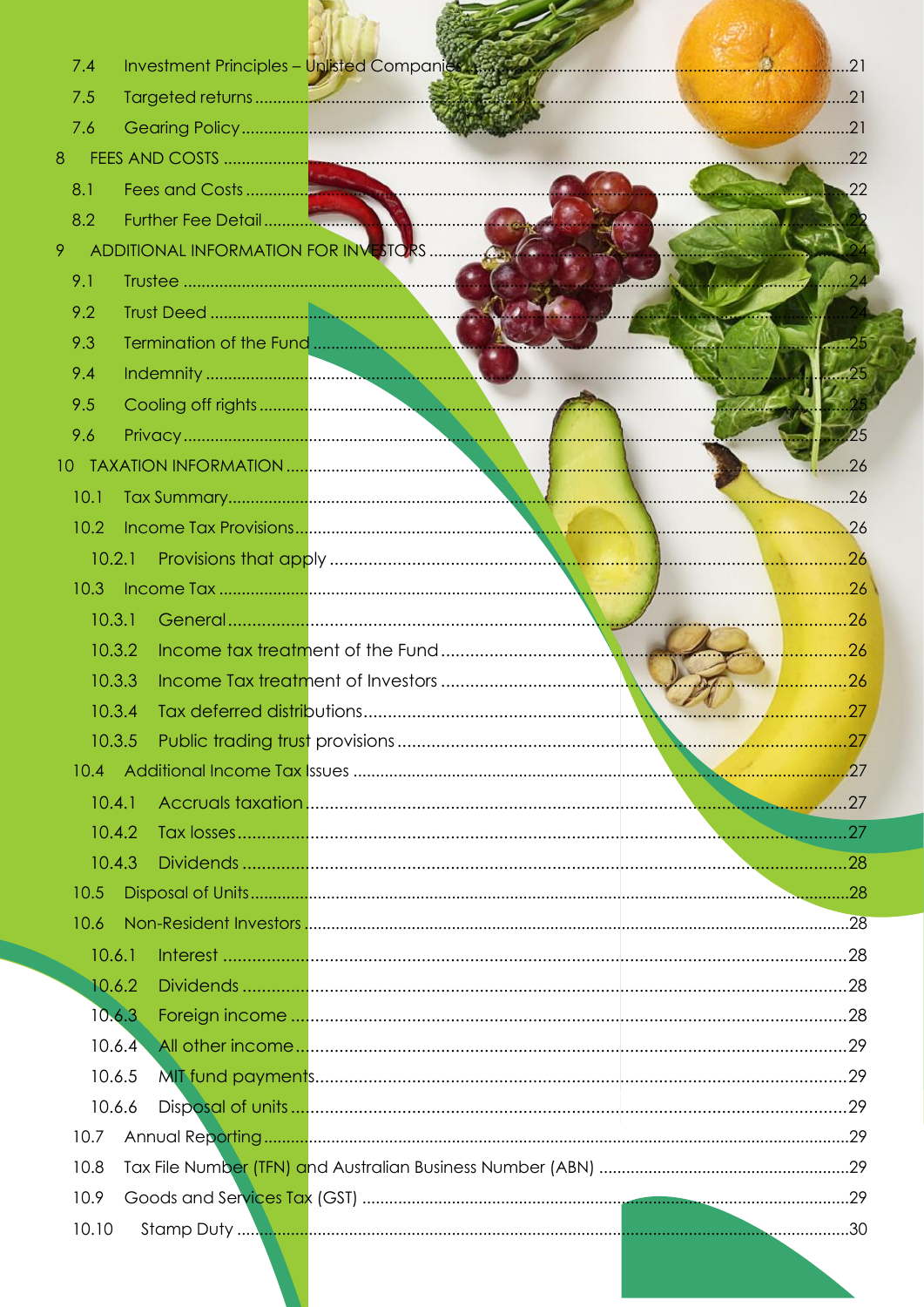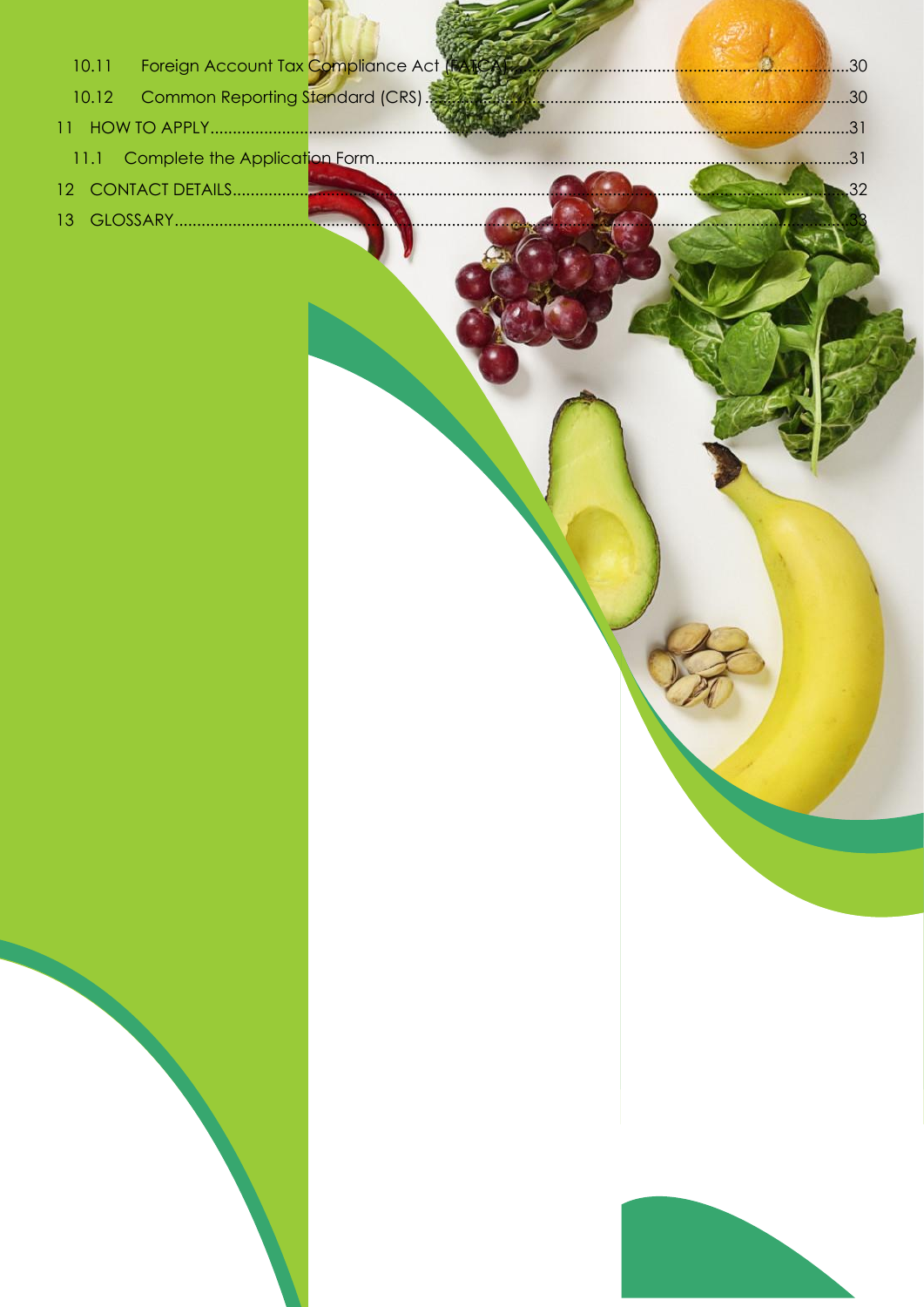### <span id="page-5-0"></span>2 IMPORTANT NOTICES AND DISCLAIMER

This Information Memorandum is issued by AgFood Fund Pty Ltd, ACN 628 200 448, AFS Representative Number 1267679, "AgFood", the Fund Manager of the AgFood Opportunities Fund "Fund". The trustee of the Fund is Melbourne Securities Corporation Ltd ACN 160 326 545 AFSL 428289 "Trustee". AgFood Fund Pty Ltd is as an authorised representative of PAC Asset Management Pty Ltd, AFSL 335374.

The Fund, at the date of this Information Memorandum, is not required to be, and is not, registered as a managed investment scheme pursuant to section 601ED of the Corporations Act. This Information Memorandum is not a product disclosure statement for the purposes of Part 7.9 of the Corporations Act. Interests in the Fund will primarily be issued as units in the Fund ('Units'). The Fund's trust deed (Trust Deed) provides for different Classes of Units. Under the Trust Deed, the different Classes of Units may have different rights and obligations. The performance of different Classes of Units may also differ depending on the investments of that Class. Holders of different Classes of Units will be treated fairly.

Interests in the Fund will be issued only on receipt of a validly completed Application Form issued together with this Information Memorandum, and the receipt of cleared funds. The offer or invitation to subscribe for interests in the Fund is subject to the terms and conditions described in this Information Memorandum.

Any offer contained in this Information Memorandum is only available for acceptance by Wholesale Clients, and is not available to Retail Clients, all within the meaning of the Corporations Act.

The distribution of this Information Memorandum and the offering of interests in the Fund may be restricted in certain jurisdictions. No recipient of this Information Memorandum in any jurisdiction may treat it as constituting an invitation or offer to them to apply for interests in the Fund unless, in the relevant jurisdiction, such an invitation or offer could lawfully be made to that recipient in compliance with applicable law.

Prospective applicants should inform themselves as to the legal requirements and consequences of applying for, holding, transferring and disposing of Units and any applicable exchange control regulations and taxes in the countries of their respective citizenship, residence, domicile or place of business. It is the responsibility of a prospective investor outside Australia to obtain any necessary approvals in respect of applying for, or being issued with, Units.

Unless otherwise agreed with the Trustee, any person applying for Units will by virtue of the person's application be deemed to represent that they are not in a jurisdiction which does not permit the making of an offer or invitation as detailed in this Information Memorandum, and are not acting for the account or benefit of a person within such jurisdiction.

The Fund, the Trustee and the Fund Manager do not bear any liability or responsibility to determine whether a person is able to apply for Units pursuant to this Information Memorandum.

This Information Memorandum does not purport to contain all the information that a prospective investor may require in evaluating a possible investment in the Fund.

The Trustee reserves the right to evaluate any applications and to reject any or all applications submitted, without giving reasons for rejection. The Fund, the Trustee and the Fund Manager are not liable to compensate the recipient of this Information Memorandum for any costs or expenses incurred in reviewing, investigating or analysing any information in relation to the Fund, in submitting an application or otherwise.

No cooling off applies to the issue of Units.

This Information Memorandum must be read in conjunction with the Trust Deed. Prospective investors should review the Trust Deed for further information regarding the rights and obligations of investors of the Fund.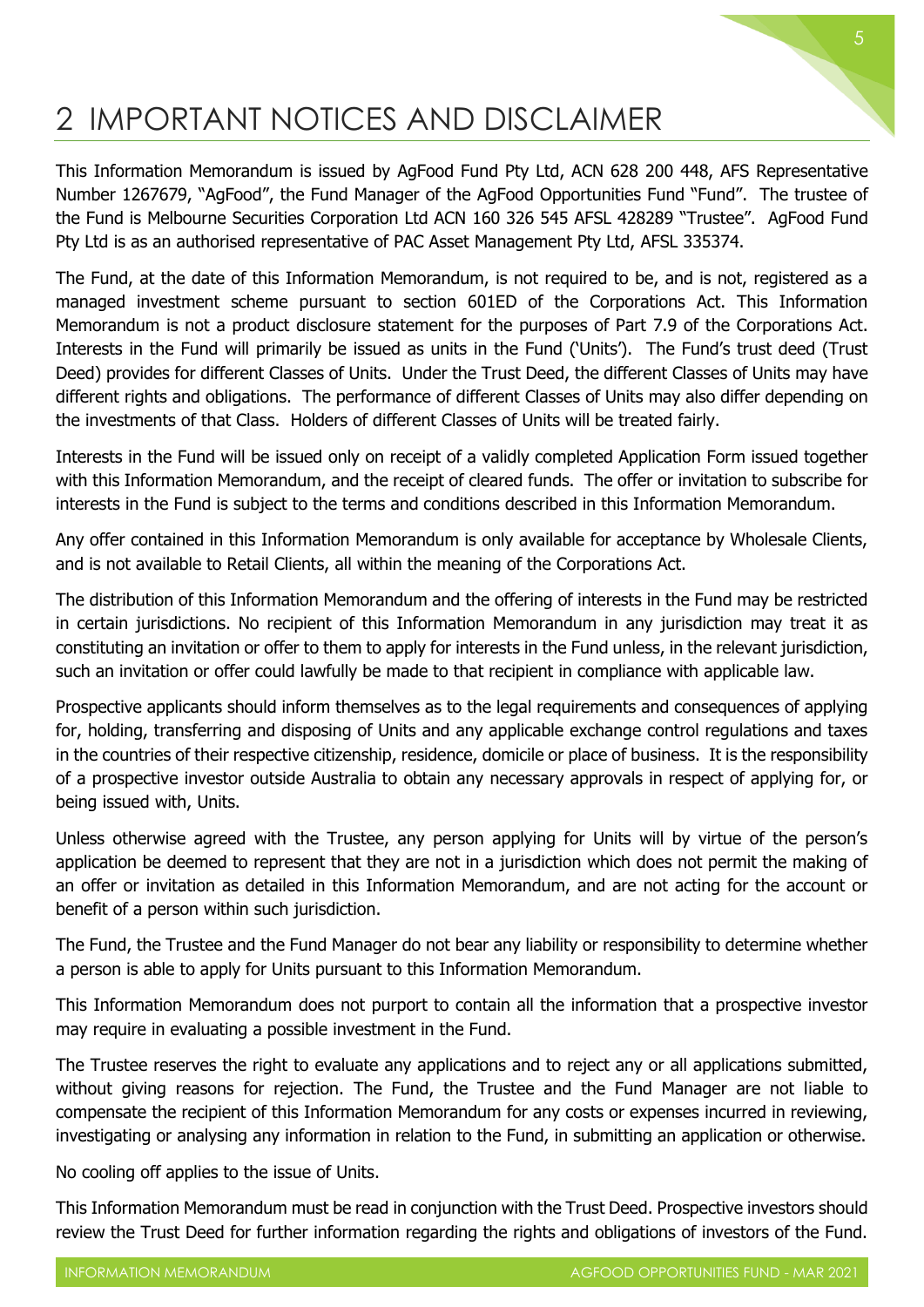To the extent there are any inconsistencies between the Trust Deed and this Information Memorandum, the Trust Deed will prevail.

In providing this Information Memorandum, the Trustee has not taken into account the recipient's objectives, financial situation or needs and accordingly the information contained in this Information Memorandum does not constitute personal advice for the purposes of section 766B (3) ("personal advice") of the Corporations Act. None of the Trustee, the Fund Manager, or their related parties, officers, employees, consultants, advisers or agents warrant that an investment in the Fund is a suitable investment for the recipient.

None of the Trustee, the Fund Manager, or their related parties, officers, employees, consultants, advisers or agents have carried out an independent audit or independently verified any of the information contained in this Information Memorandum, nor do they give any warranty as to the accuracy, reliability, currency or completeness of the information or assumptions contained in this Information Memorandum, nor do any of them, to the maximum extent permitted by law, accept any liability whatsoever however caused to any person relating in any way to reliance on information contained in this Information Memorandum or any other communication or the issue of Units.

The Trustee strongly recommends that potential investors read this Information Memorandum in its entirety and seek independent professional advice as to the financial, taxation and other implications of investing in the Fund and the information contained in this Information Memorandum.

None of the Trustee, the Fund Manager, or their related parties, officers, employees, consultants, advisers or agents, guarantee the repayment of capital invested in the Fund, the payment of income from the Fund or the performance of the Fund or an investment in the Fund generally. As with any investment there are inherent risks in investing in the Fund, including the risk that an investment in the Fund is speculative, that the investment may result in a reduction in, or total loss of, the capital value of the investment, loss of income and returns that are less than expected or delays in repayment of capital.

See Section 6 "Risks of Investing in the Fund" on page 17 for further information about the risks involved in making an investment in the Fund.

The contents of this Information Memorandum are:

- not intended to be disclosed to any person other than the person to whom this Information Memorandum has been provided to by the Trustee;
- strictly confidential; and
- not to be reproduced, either in whole or in any part or parts, without the Trustee's prior written consent and, if such written consent is given, only in accordance with that consent.

This Information Memorandum may include certain statements, estimates or projections with respect to the anticipated future performance of the Fund. Those statements, estimates or projections are based on assumptions about future events and management actions that may not necessarily take place and are subject to significant uncertainties, many of which are outside the control of the Trustee and the Fund Manager. Those assumptions may or may not prove to be correct. No representation is made as to the accuracy of those statements, estimates or projections. The recipient should make its own enquiries and investigations regarding the assumptions, uncertainties and contingencies which may affect the future operations of the Fund and the impact that different future outcomes may have on the Fund and should not rely on those statements, estimates or projections.

It is important that potential investors read the entire Information Memorandum before making any decision to invest in the Fund. In particular, it is important that potential investors consider the risks outlined in section 6 "Risks of Investing in the Fund" on page 17 that could affect the performance of an investment.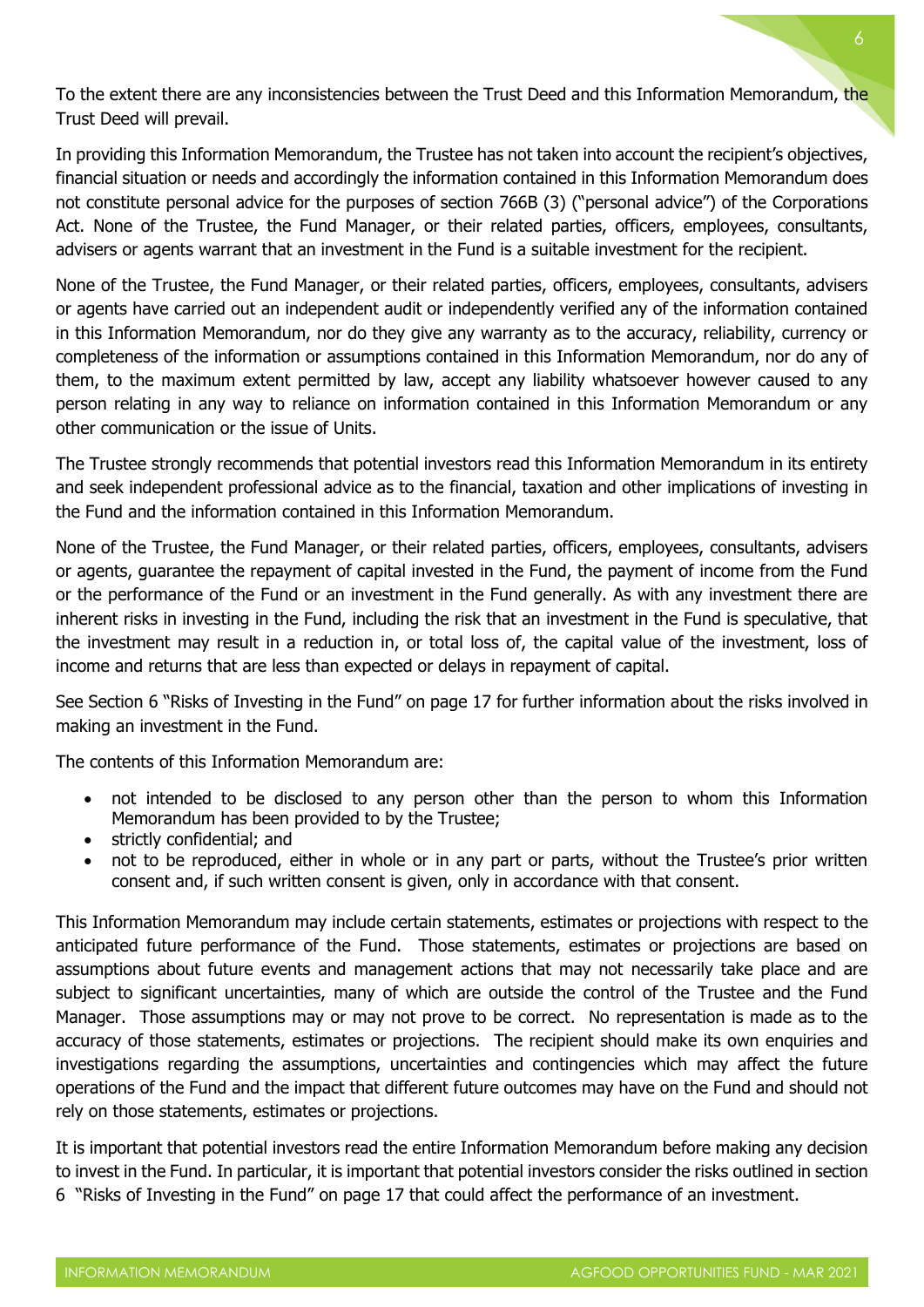The Trustee has not authorised any person to give any information or make any representations in connection with the Fund which are not in this Information Memorandum and if given or made such information or representations must not be relied upon as having been authorised by the Trustee. Any other parties distributing this product to investors are not the Trustee's agent or representative and are doing so on their own behalf. The Fund, the Trustee and the Fund Manager are not responsible for any advice or information given, or not given, to potential investors by any party distributing this product and, to the maximum extent permitted by law, accept no liability whatsoever for any loss or damage arising from potential investors relying on any information that is not in this Information Memorandum when investing.

The primary language of this document is English. This document may be translated into different languages. Any translations provided are for reference purposes only. If there is any inconsistency or conflict between the English version of this Information Memorandum and versions of this Information Memorandum in any other language, the English version prevails.

All references to \$ amounts are references to Australian Dollars.

The information in this Information Memorandum is general information only and does not take into account your financial situation, objectives or needs. The information can change, and may be updated or replaced from time to time. Unless the changed information is materially adverse, the Trustee may not always update or replace this Information Memorandum to reflect the changed information. Updated information can be obtained by contacting the Fund Manager or your adviser. You should check if there is any updated information before you invest.

A glossary of terms used in this Information Memorandum is included in Section, 13 Glossary on page 33.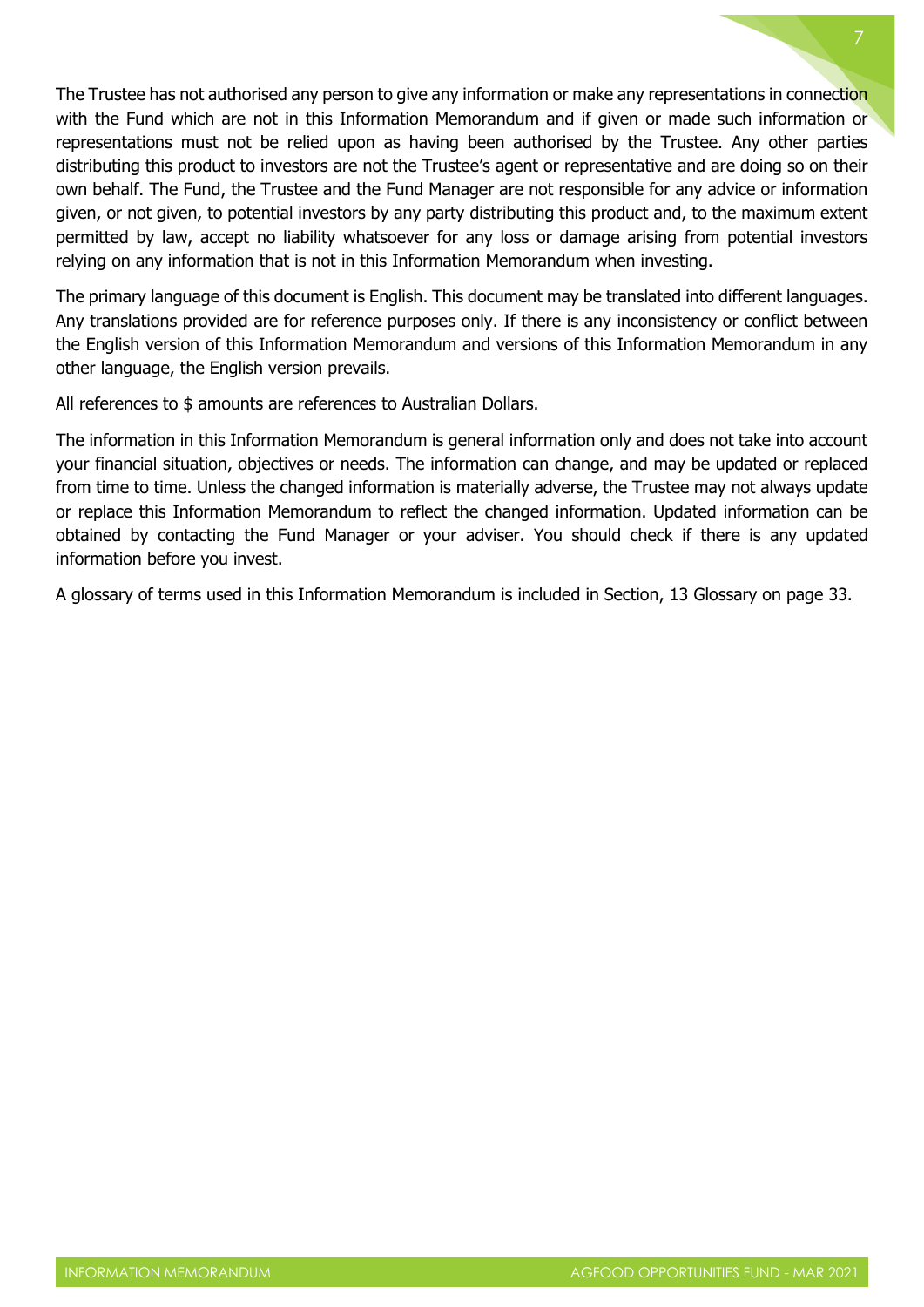

### <span id="page-8-0"></span>3 KEY FEATURES OF THE FUND

The following table provides a snapshot of the Fund. Please read the whole Information Memorandum before deciding to invest.

| <b>Fund Name</b>                      | AgFood Opportunities Fund                                                                                                                                                                                                   |  |  |
|---------------------------------------|-----------------------------------------------------------------------------------------------------------------------------------------------------------------------------------------------------------------------------|--|--|
| <b>Investment Structure</b>           | The Fund is an open-ended unit trust that is not currently registered<br>with ASIC as a managed investment scheme.                                                                                                          |  |  |
| <b>Investment Objective</b>           | To achieve superior returns by investing in both listed and unlisted<br>companies operating in the Agriculture and Food industries within<br>Australia, New Zealand and the Rest of the World.                              |  |  |
| <b>Investment Strategy</b>            | To leverage our expertise, experience and networks to:                                                                                                                                                                      |  |  |
|                                       | Invest in companies whose business operates within a scalable<br>$\bullet$<br>niche of an attractive industry and has scope to grow.                                                                                        |  |  |
|                                       | Identify opportunities by understanding a company's supply<br>$\bullet$<br>chain position and the challenges it faces.                                                                                                      |  |  |
|                                       | Partner with companies that demonstrate active listening and<br>$\bullet$<br>doing. They need to respect external advisers and utilize their<br>experience to foster scalable growth                                        |  |  |
|                                       | Identify companies which seek to employ and retain<br>$\bullet$<br>experienced people across their business.                                                                                                                |  |  |
|                                       | Look for Co-investment opportunities to manage preservation of<br>capital.                                                                                                                                                  |  |  |
|                                       | Own unlisted companies with a 12-24-month path to an IPO<br>$\bullet$<br>and/or a convertible note position; and listed equities. These<br>companies should be positioned to deliver the possibility of a<br>step in value. |  |  |
| <b>Investment Style</b>               | Patient capital targeting a 3-year investment horizon. 15-25<br>investments across both listed and unlisted opportunities.                                                                                                  |  |  |
| <b>Investment</b><br><b>Timeframe</b> | $2-3$ years.                                                                                                                                                                                                                |  |  |
| <b>Target Return</b>                  | Absolute return of 8-10% p.a. over a 3 year period.                                                                                                                                                                         |  |  |
| <b>Investor Eligibility</b>           | The fund is only available to "wholesale clients" as defined in the<br>Corporations Act.                                                                                                                                    |  |  |
| <b>Minimum Investment</b>             | Initial - \$100,000.                                                                                                                                                                                                        |  |  |
|                                       | Additional investments - \$25,000.                                                                                                                                                                                          |  |  |
| <b>Initial Issue Price</b>            | \$1.00 per unit.                                                                                                                                                                                                            |  |  |
| <b>Distributions</b>                  | The Fund will pay periodic distributions to investors, annually on June<br>30.                                                                                                                                              |  |  |
| <b>Fees</b>                           | Management Expense Fee $-1.5\%$ p.a. of the Fund's Net Asset Value<br>(plus GST).                                                                                                                                           |  |  |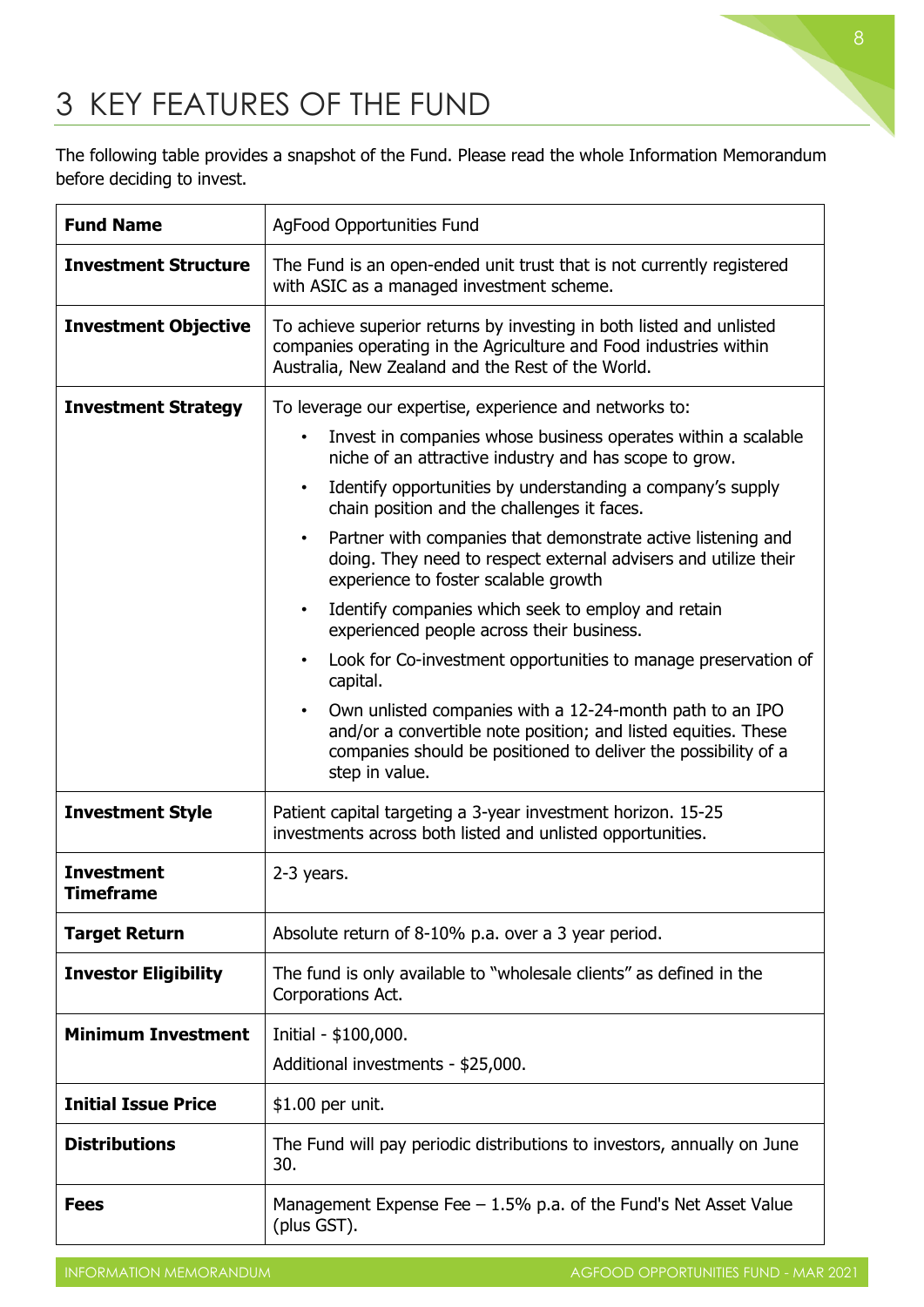|                               | Performance Fee - 20% (plus GST) of return in excess of CPI (rolling<br>3-year average) $+3.0\%$ , subject to a high-water mark.                                                                                                                                                                                                                                                                                                                                                                                             |
|-------------------------------|------------------------------------------------------------------------------------------------------------------------------------------------------------------------------------------------------------------------------------------------------------------------------------------------------------------------------------------------------------------------------------------------------------------------------------------------------------------------------------------------------------------------------|
|                               | Recoverable Expenses - The Fund Manager does not presently recover<br>ordinary and every day expenses relating to the operation of the Fund,<br>such as Custodian Fees, Trustee Fees, Insurance, Fund Administration<br>Fees, taxation advice, tax lodgement, auditing, reporting or any other<br>ordinary expenses that are otherwise allowable. These are all paid for<br>by the Fund Manager out of its own resources. However, the Fund<br>Manager reserves the right to recover any abnormal expenses from the<br>Fund. |
|                               | Buy/Sell spread unit price adjustment: 0.3%/0.3%                                                                                                                                                                                                                                                                                                                                                                                                                                                                             |
|                               | For more information see section 8 (Fees and Costs).                                                                                                                                                                                                                                                                                                                                                                                                                                                                         |
| <b>Redemptions</b>            | Investors may apply to withdraw some or all of their investment by<br>sending the Trustee a completed withdrawal request (subject to a 6-<br>month notice period and the minimum holding period).                                                                                                                                                                                                                                                                                                                            |
|                               | The Trustee may suspend or refuse redemption requests in certain<br>circumstances.                                                                                                                                                                                                                                                                                                                                                                                                                                           |
| <b>Initial Holding Period</b> | Investors will be required to hold their investment for a minimum of 24<br>months.                                                                                                                                                                                                                                                                                                                                                                                                                                           |
| <b>Reporting</b>              | Quarterly reporting of the performance and operation of the Fund.<br>Annual taxation and distribution statements.                                                                                                                                                                                                                                                                                                                                                                                                            |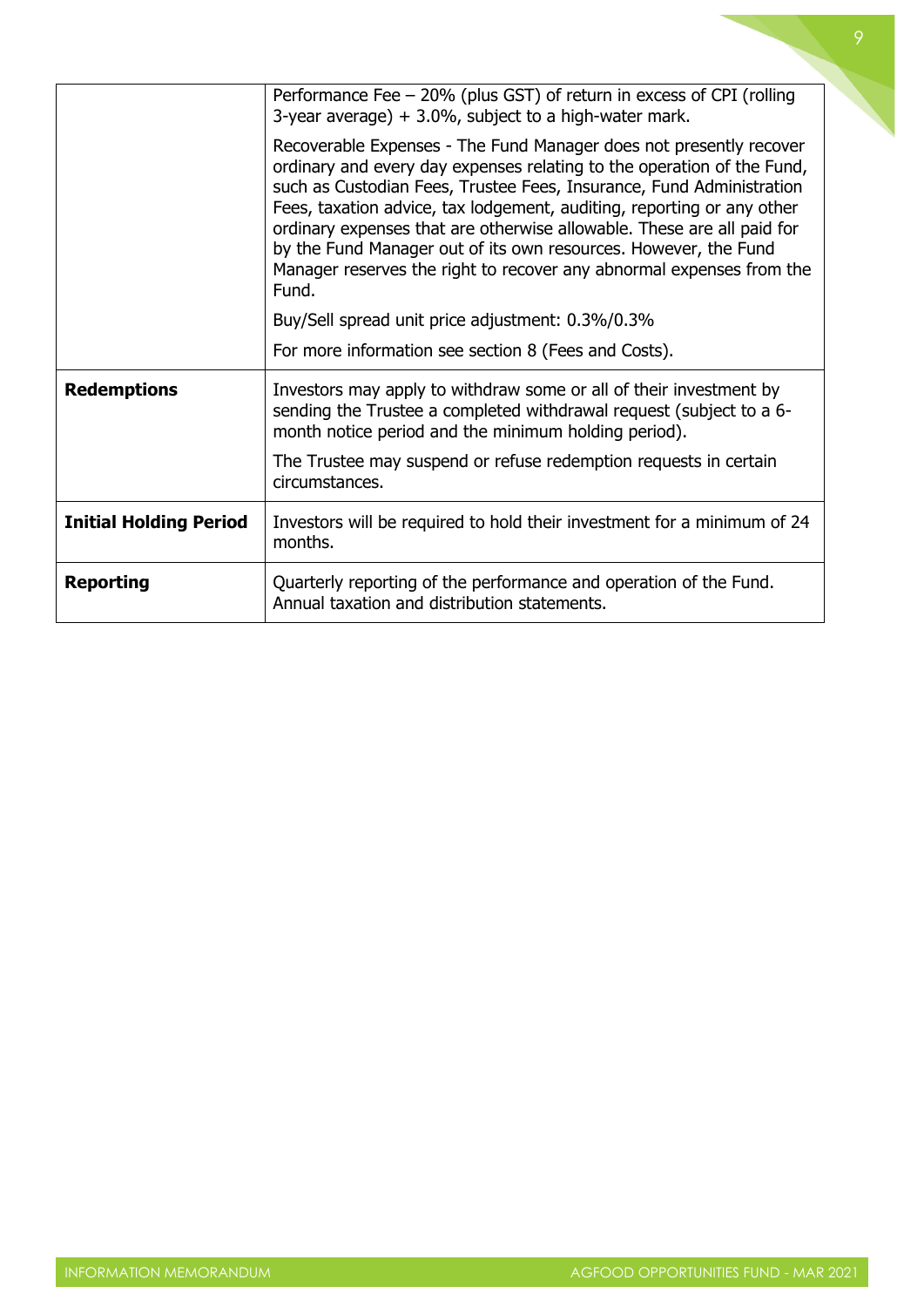### <span id="page-10-0"></span>4 ABOUT THE AGFOOD OPPORTUNITIES FUND

### <span id="page-10-1"></span>4.1 The Fund (AgFood Opportunities Fund)

The Fund is a unit trust established to predominantly invest in a portfolio of different assets to achieve a targeted return of at least 8-10% p.a. over a 3 year period with the ability to preserve capital.

In particular, the AgFood Opportunities Fund is a specialised Agriculture and Food Investment Fund. It has been established with the objective to achieve superior returns by investing in both listed and unlisted companies, locally and globally, operating in the Agriculture and Food industries.

The Objectives of the Fund are as follows:

- To deliver consistent 10+% pa returns via investment across the agribusiness and food cycles
- To provide carefully selected Australasian private companies with external capital to help them accelerate their growth
- To take advantage of significant valuation dislocations across Australasian and global listed companies

The Strategy of the Fund is to:

Achieve its objectives over a 3-year time horizon by leveraging its expertise, experience and networks to:

- Invest in companies whose business operates within an **attractive niche** of either the Agriculture or Food industries and has scope to grow.
- Identify opportunities by understanding a **company's supply chain position** and the challenges it faces.
- Partner with companies that demonstrate **active listening and doing**. They need to respect external advisers and utilize their experience to foster scalable growth
- Identify companies which seek to employ and retain **experienced people** across their business.
- Look for Co-investment opportunities to manage **preservation of capital**.
- Own unlisted companies with a 12-24-month path to an IPO and/or a convertible note position; and listed equities. These companies should be positioned to deliver the possibility of a **major step in value**.

The Fund is an Absolute return fund with the following characteristics:

- No short selling of investments
- Can use derivatives and other tools to manage risk
- The unlisted investments can be either equity or debt instruments (e.g. Convertible Notes, financing arrangements)

The Fund portfolio will typically consist of 15-25 listed and unlisted investments. Up to 10% of the portfolio can be held in cash. The 10% cash maximum can be adjusted up or down with Board approval. The Fund can invest in listed & unlisted Australian, New Zealand and Rest of World securities & companies, as well as in securities expected to be listed on the OECD exchanges.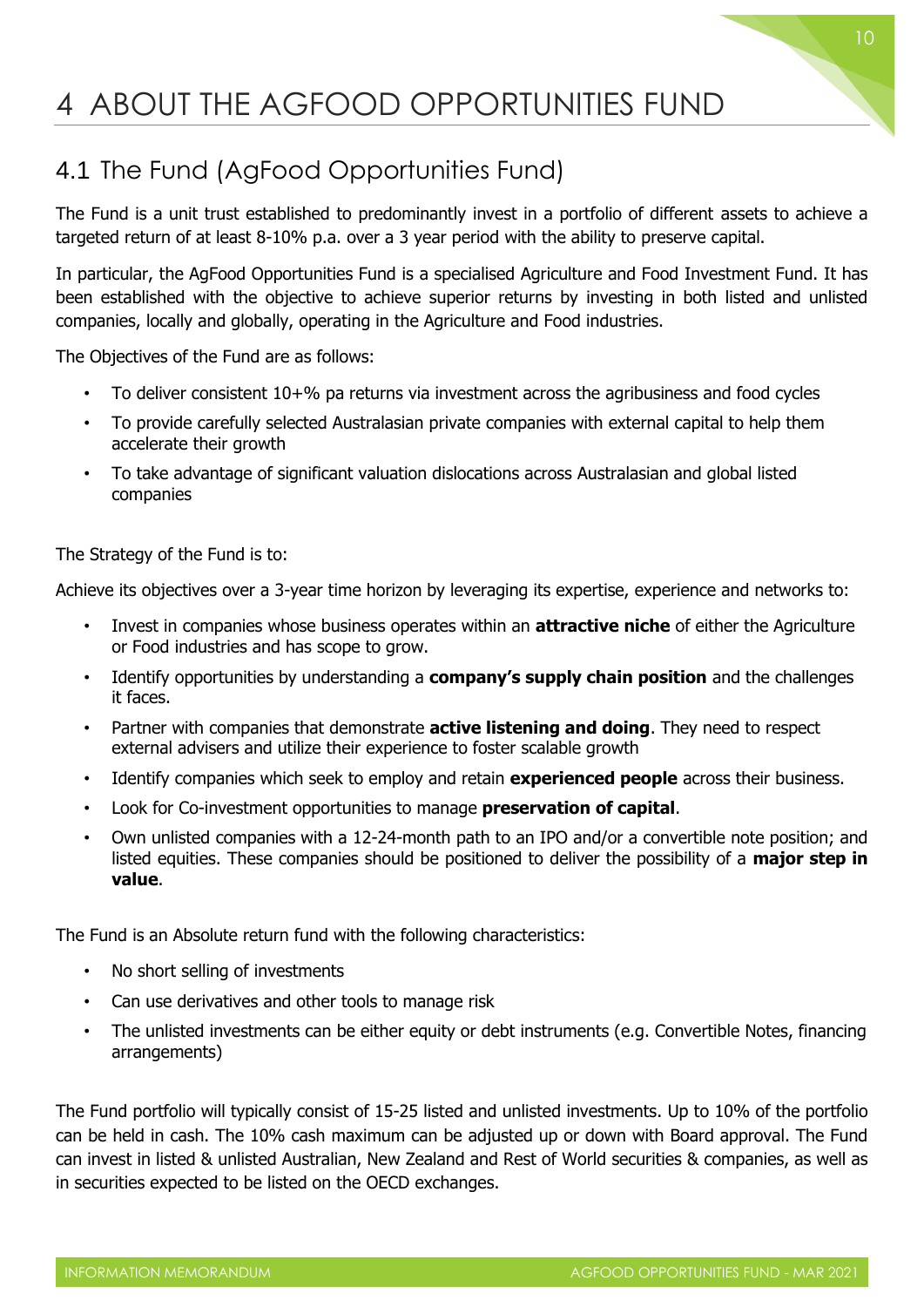The table below shows how assets are currently allocated. Subject to the law and the Trust Deed, these allocations can be adjusted by the Fund Manager in response to market conditions.

| <b>Mandate</b>    | <b>Global Listed</b>                                                                                                     | <b>Unlisted</b>                                                                                                                                                                                                   | Cash                     |
|-------------------|--------------------------------------------------------------------------------------------------------------------------|-------------------------------------------------------------------------------------------------------------------------------------------------------------------------------------------------------------------|--------------------------|
| <b>Allocation</b> | <b>Start 10%</b><br>Move to 72%                                                                                          | Start 0%<br>Move to 18%                                                                                                                                                                                           | Start 90%<br>Move to 10% |
| <b>Target</b>     | 10-15 investments<br>in top 500 listed<br>companies across<br>10 exchanges<br>(mostly ASX, NSX<br>and OECD<br>exchanges) | 5-10 investments in top unlisted<br>Aust./NZ companies. Pre-IPO<br>equity or convertible debt or<br>cattle financing.<br>$1-3 * 10\% +$ investments and<br>board position. Pre-IPO equity<br>or Convertible Debt. |                          |

PAC Partners is an investor in the Fund and provides access to a proven pipeline of emerging private to public companies.

The Fund, through the Fund Manager (AgFood Fund Pty Ltd), will be managed by experienced people with the following characteristics:

- The Executive Team and Board consists of five professionals, each with 20 years in Agfood management/finance
- The experience spans private equity, listed equity, management, operations and consulting.
- The Fund Manager's network of contacts across Australasia and Asia is strong. We have point people in Europe, Americas and Africa.

The structure of the Fund is an Australian Unit Trust for Wholesale Clients only.

### <span id="page-11-0"></span>4.2 Fund Manager (AgFood Fund Pty Ltd)

AgFood Fund Pty Ltd (AgFood) is the Fund's promoter and Fund Manager and responsible for undertaking due diligence to identify suitable investments for the Fund and ensure the continued growth of the funds under management. The Fund Manager is governed by a Board.

The Fund Manager, AgFood, is a team of experienced professionals, each with wide experience in the Agriculture or Food industries, specifically in either a management or finance role. AgFood is majority owned by PAC Partners (PAC Asset Management Pty Ltd (AFSL number 335374)).

The main duties of the Fund Manager, AgFood, are to:

- determine and review the investment strategy for the Fund;
- source and present investment opportunities for the Fund and make decisions in relation to such opportunities in accordance with the Fund's governing documents, and
- negotiate the terms of investment opportunities.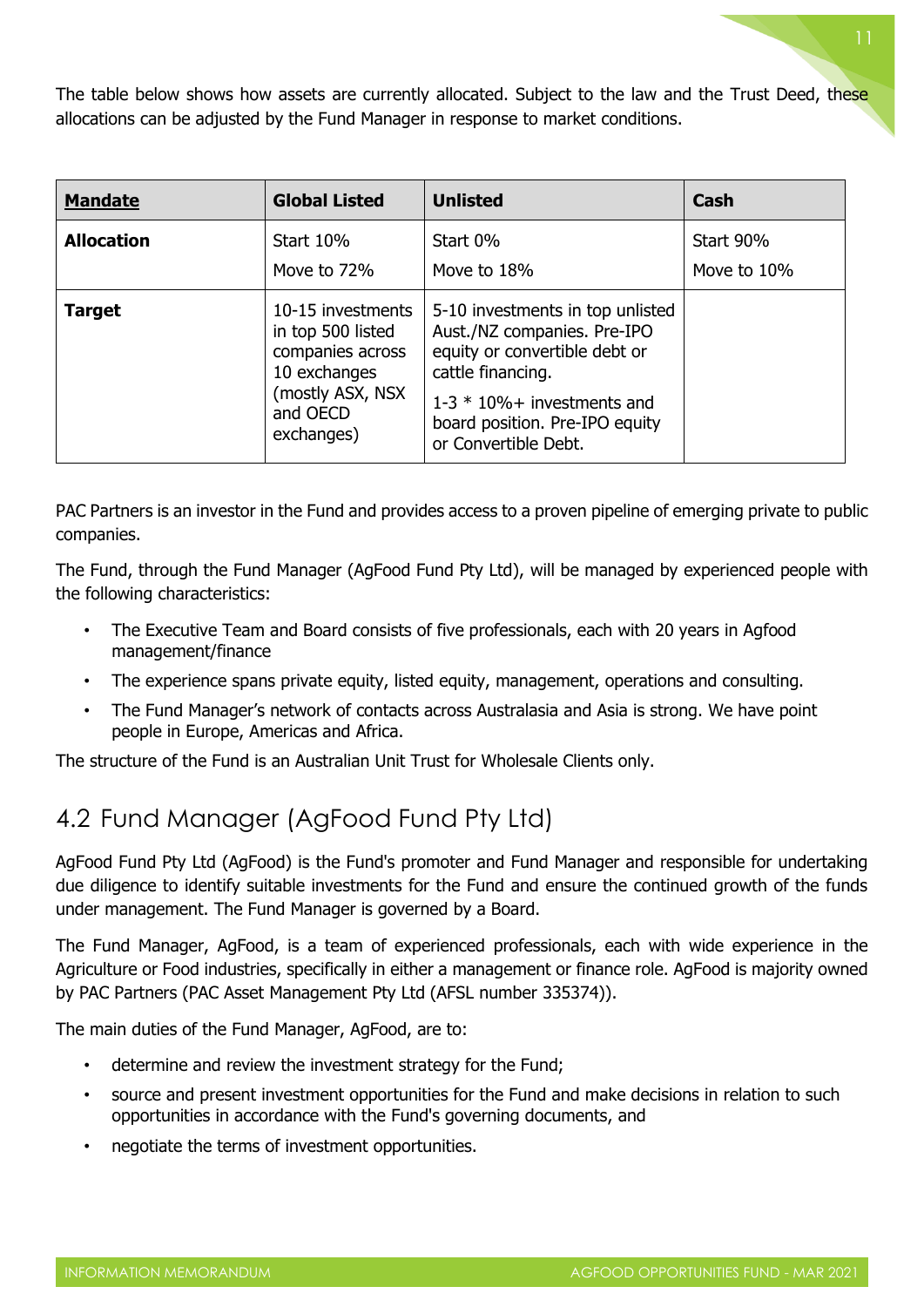

### <span id="page-12-0"></span>4.3 Key Personnel & Investment Team

The Fund Manager will comprise an experienced Management team:

- The Executive Team and Board consists of five professionals, each with 20 years' experience in Agfood management/finance
- Expertise spans private equity, listed equity, operations, consulting and knowledge of each part of supply chain
- Management has built a strong network of contacts across Australasia and Asia.

#### **Executive Chairman – Paul Jensz**

Paul has over 25 years' experience in developing and financing Primary Industries in Australia and Asia. He initially spent 10 years with Rio Tinto in business and project development. Paul moved to corporate broking with Citibank, Austock, PhillipCapital and was founding director of PAC Partners. Paul built the leading Australian Agribusiness and Life Science franchise, which was recognized by: "AFR/Starmine Research Analyst Awards (top three ranking 1999, 2007, 2008, 2009, 2013).

#### **Non-Executive Advisory Director – Andrew Gatenby**

20 years in Australian beef property, funds management, and corporate advisory. Andrew started in business and technology development at Stanbroke Pastoral Company and Australian Country Choice. This led to 10 years in Funds Management with Solaris/SunCorp across Agribusiness, Resources and Infrastructure. Over the last four years Andrew has built up a strong advisory business which links off shore investors with Australian farming and processing assets. Andrew is currently CEO of CSIRO sponsored Future Feed.

#### **Non-Executive Director - Anthony Hall**

Anthony co-founded Pro Medicus Limited in 1983 and has been its Principal Architect and Developer of the core software systems. He serves as an Executive Director at Pro Medicus Ltd and oversees the Future Technical Direction of Pro Medicus. He also serves as a Non-executive Director at Yumbah Aquaculture Ltd. Anthony and business partner Jonathan Lillie rescued the Narrawong abalone farm, predecessor of Yumbah, and led the diversification to four farms and other shellfish operations.

#### **Non-Executive Director – Craig Stranger**

Craig has +20 years-experience across equities research and equity capital markets. He was co-founder of PAC Partners and Managing Director since formation. Craig has strong relationships with many emerging and mid-market companies on the ASX, and also with institutional and high net worth investors Craig was Head of Research and Head of ECM at the feeder business to PAC Partners. Actively involved or led a larger number of IPO's and capital raisings at PAC Partners, from RTO's (Bubs, Andromeda), IPO's (Bega Cheese, Althea) and Placements (dozens, including Select Harvests, Bega Cheese, Ridley, Titomic, Compumedics…).

### <span id="page-12-1"></span>4.4 Trustee Background & Role

Melbourne Securities Corporation Ltd ("Trustee") is a professional trustee firm, licensed by the Australian Securities & Investments Commission ("ASIC").

The Trustee has been appointed as trustee of the Fund to act on behalf of investors and provide oversight in respect of compliance of the Fund with the Corporations Act and ASIC guidelines.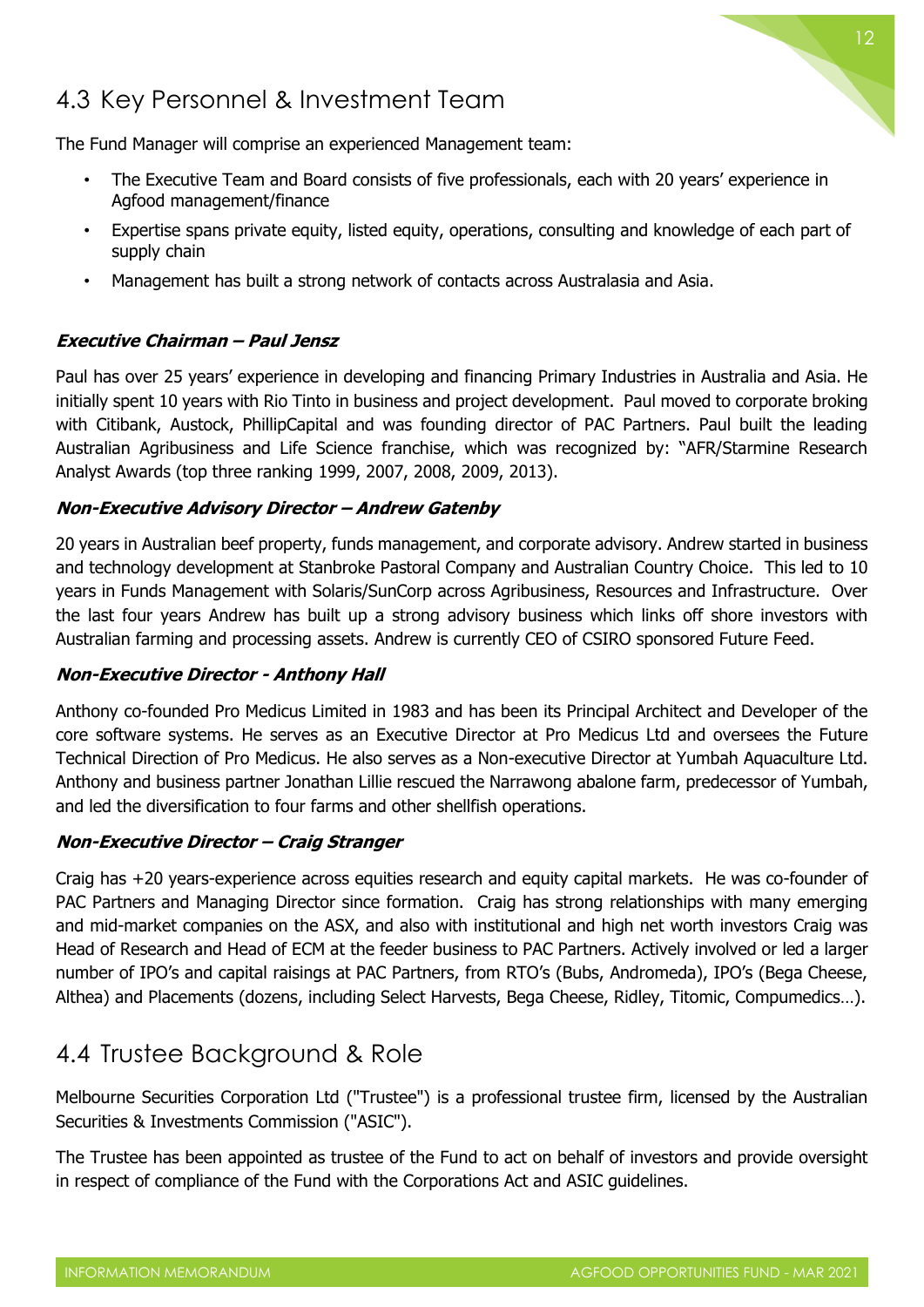The Trustee is the holder of Australian Financial Services Licence No.428289 ("AFSL) which permits it to advise and deal in a range of financial products and to provide custodial and depository services.

In exercising its powers and duties, the Trustee must:

- act honestly and in the best interests of investors at all times;
- exercise a reasonable degree of care and diligence;
- treat each class of unitholders equally and fairly;
- not make use of information obtained to gain an improper advantage or cause detriment to unitholders;
- comply with the Trust Deed and all applicable laws;
- ensure Fund property is separated from the property of the manager and other entities; and
- assume ultimate responsibility for any complaints by investors or enquiries by the regulator.

### <span id="page-13-0"></span>4.5 Fund Administrator

The administrator of the Fund is MSC Abacus Pty Ltd ACN 630 730 684.

The Fund Administrator has been appointed to provide the Fund's back office functions, including investor services, unit pricing and fund accounting.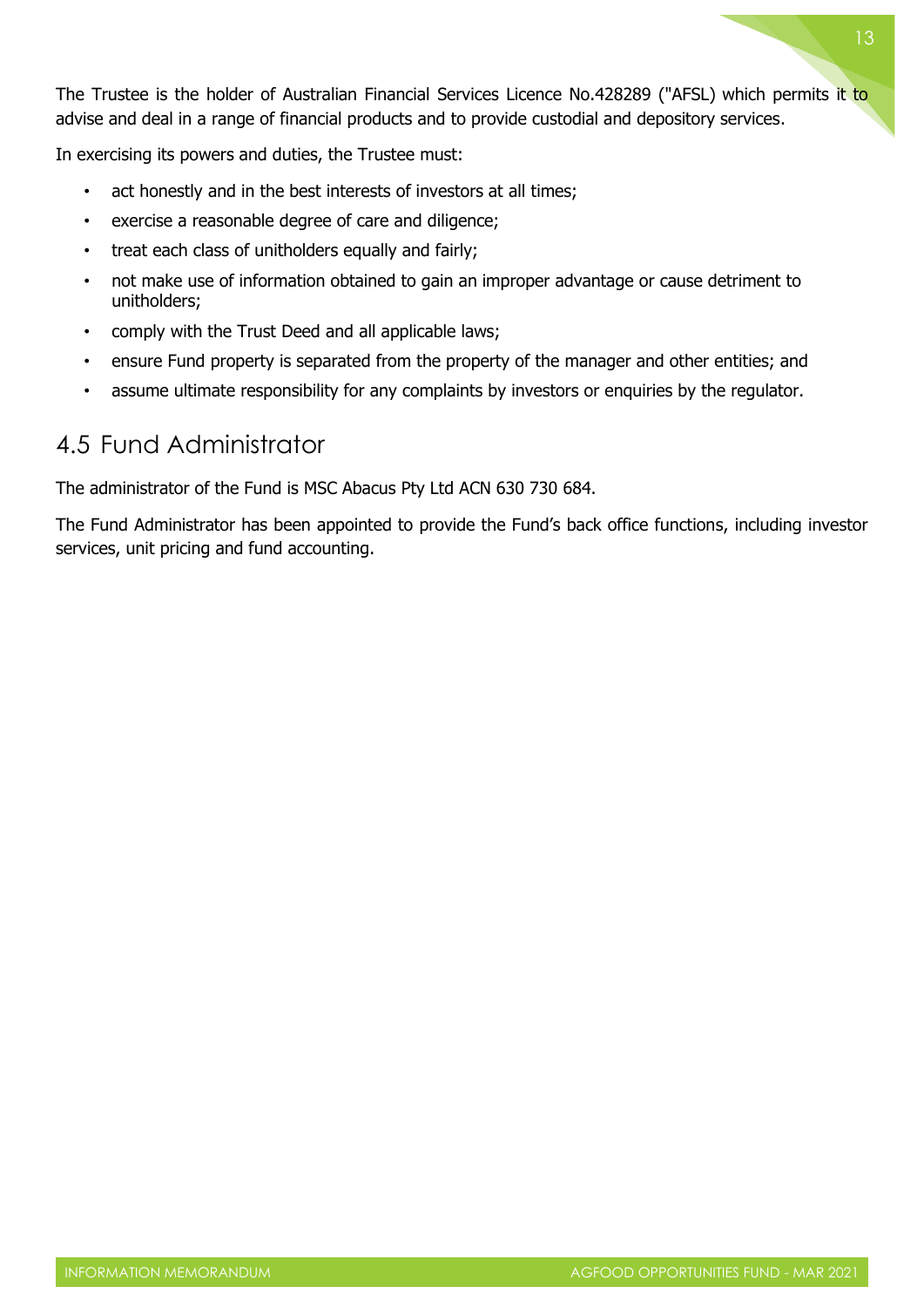### <span id="page-14-0"></span>5 HOW THE AGFOOD OPPORTUNITIES FUND WORKS

### <span id="page-14-1"></span>5.1 Structure and Investor Eligibility

The Fund is a unit trust, whereby your money is pooled with other investor funds. This means that you have access to certain investments and strategies that you may not otherwise be able to access on your own.

The Fund is only available to "wholesale clients" within the meaning of the Corporations Act.

To qualify as a "wholesale client", you are generally required to satisfy one of the following:

- invest at least \$500,000 into the Fund. Please note, this option does not apply to Application Money that is sourced from superannuation;
- provide us with an Accountants Certificate that is no more than two years old confirming you (and/or any relevant entity you 'control') have at least \$2.5 million in net assets or \$250,000 of gross income for the last two financial years;
- confirm you are a 'professional investor', as that term is defined in the Corporations Act;
- provide a certificate from the holder of an AFS licence confirming you are a 'sophisticated investor'.

The Fund is suitable for investors who have a 2-3-year investment timeframe and are seeking:

- access to investments with low correlation to traditional equities and fixed income investments;
- additional portfolio diversification;
- investments into short to medium duration, corporate debt opportunities;
- to supplement the traditional cash & fixed interest security income in their portfolio; and
- attractive yields.

### <span id="page-14-2"></span>5.2 Units and Unit Pricing

The Fund is unitised, meaning that when you invest in the Fund, you purchase units that represent a beneficial interest in the Fund's assets (but not to any particular asset).

The unit price will vary as the market value of investments in the Fund rises or falls.

The calculation of unit prices is set out in the Trust Deed. Initial units will be issued at a price of \$1.00. Subsequent unit prices are calculated by:

- determining the gross asset value of the Fund as at the relevant valuation day;
- deducting any liabilities (including accrued fees);
- allowing for transaction costs of buying or selling the Fund's assets;
- dividing the resulting net asset value by the number of units on issue.

The Fund Administrator calculates both an Issue Price and a Withdrawal Price for units. The Fund Administrator calculates the Fund's unit prices as and when required for the operation of the Fund. The Trustee may also set an Issue Price that differs from the price determined above in special circumstances (such as for income reinvestments).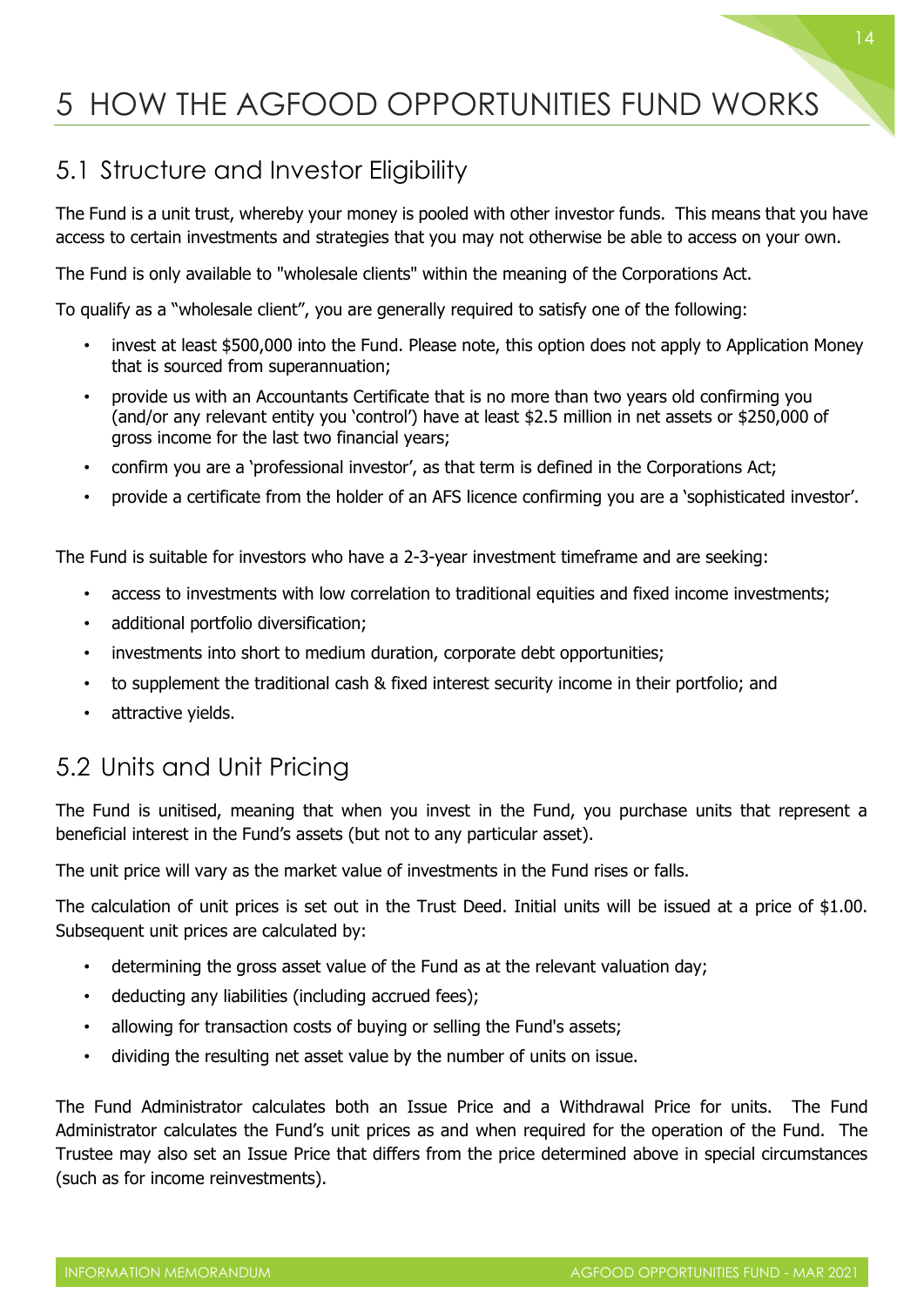### <span id="page-15-0"></span>5.3 Initial and Subsequent Investments

A completed Application Form and Client Identification Form is required for both initial and subsequent investments in the Fund. These forms are available either on-line or in paper form from the Fund Manager.

When a completed application form is accepted, payment can be made via direct debit (bank details on application form). The Trustee reserves the right to refuse an application.

Applications are processed monthly and must be received at least 2 business days before the end of the month to be considered for that month.

### <span id="page-15-1"></span>5.4 Withdrawal Requests

An investor can withdraw some or all of their funds by sending the Fund Manager a completed withdrawal request form either electronically or via hard copy (subject to a 6-month notice period and the initial holding period).

After the Fund Manager has received and accepted a completed withdrawal form, withdrawals are normally paid within 40 days of the withdrawal date, although the Trust Deed allows for up to 60 days.

Withdrawals will usually be credited directly to your nominated account.

In some other circumstances, the Trustee has the right to suspend or refuse withdrawals from the Fund. Examples of these circumstances are:

- Investors will be required to hold their investment for an initial holding period of 24 months.
- when the withdrawal represents more than 5% of the Fund's assets;
- where the Fund holds illiquid assets and it would be to the detriment of the Fund and other investors to sell those assets or
- if markets are closed so that no trading is possible.

### <span id="page-15-2"></span>5.5 Transfers of Units

Investors wishing to transfer units to a different entity must complete a standard transfer form, available by contacting the Fund Administrator. The buying entity must be a "wholesale client" within the meaning of the Corporations Act and, unless it is an existing investor, will be required to complete an initial Application Form and Client Identification Form.

A transfer of units from one entity to another may have taxation implications and investors should seek professional advice before proceeding.

### <span id="page-15-3"></span>5.6 Income Distributions

The Fund may earn income such as interest, and may derive gains or losses on the sale of underlying assets. It is the Trustee's intention that the full amount of the Fund's income (as determined under the Trust Deed) for each financial year will be distributed to investors. The Trustee has a discretion to not distribute an amount of income (e.g. where amounts have not been received). Distributions are calculated yearly as at 30 June, and will be paid within 60 days of the financial year end.

The distribution amount for each unit holder is derived by dividing the total distribution amount by the total number of units on issue at the distribution date, and multiplying the result by the number of units you hold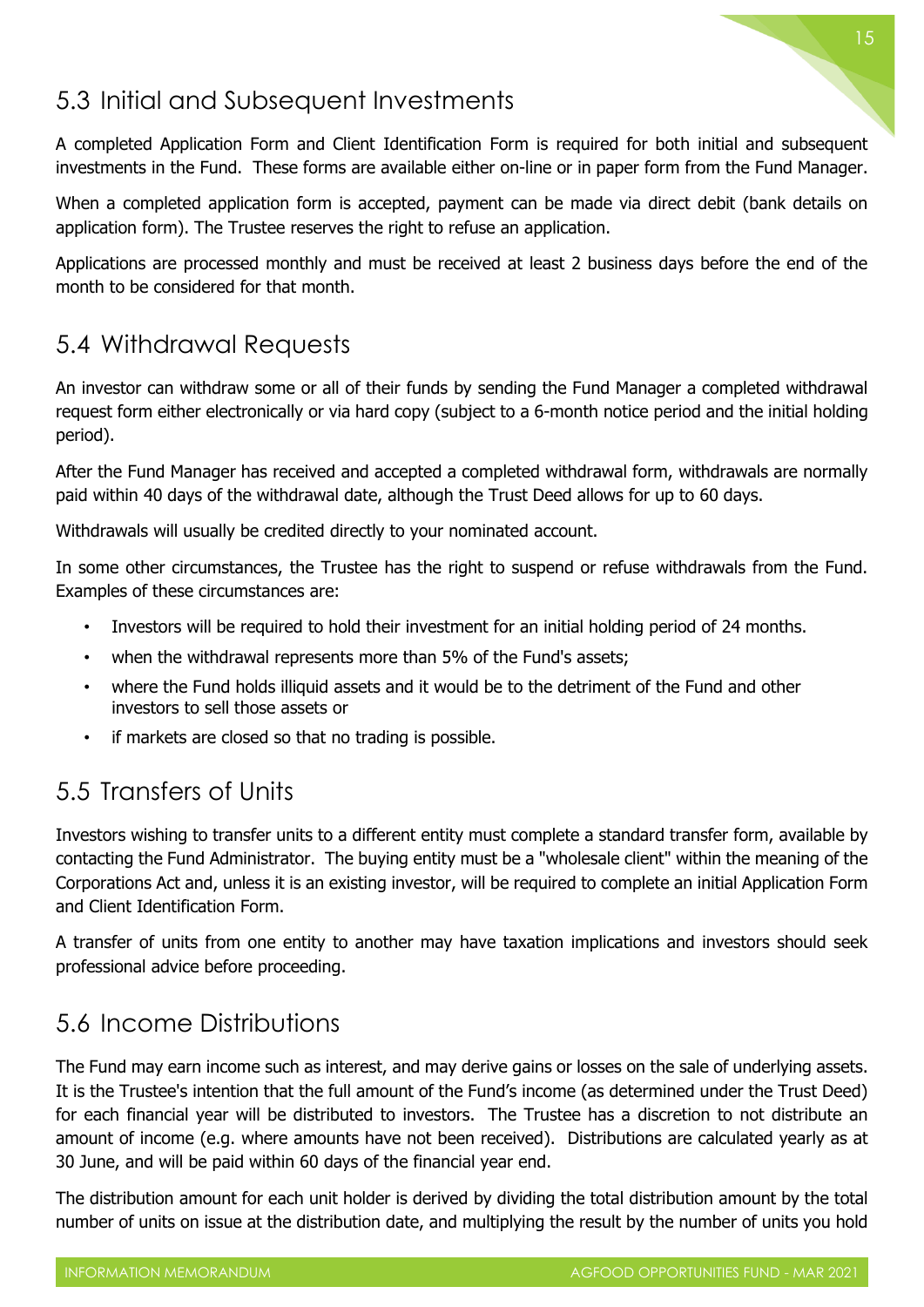on that date. If you withdraw units prior to the distribution date, you will not receive any distribution for the period you held those units in the relevant distribution period.

You can choose to have your distributions:

- reinvested in further units in the Fund; or
- paid to you by direct credit to your nominated account.

This choice is made on the application form. If you do not make a choice, or if a direct credit rejection occurs, then your distributions will be automatically reinvested by acquiring additional units in the Fund at the unit price applicable at the end of the relevant distribution period.

### <span id="page-16-0"></span>5.7 Keeping you informed

The Fund Manager (or the Fund Administrator) will provide periodical reports to investors, along with updated Fund information. The reports provided to investors include:

- a periodical valuation of the investor's units;
- a periodical report providing updated Fund specific information;
- a transaction statement including a statement of unit holding at the time of any change in an investor's unit holding;
- the annual audited accounts of the Fund for each financial year if Fund Manager deems relevant for size and complexity of Fund; and
- annual distribution and tax statements.

The Fund Manager intends to provide the periodical reports on a quarterly basis.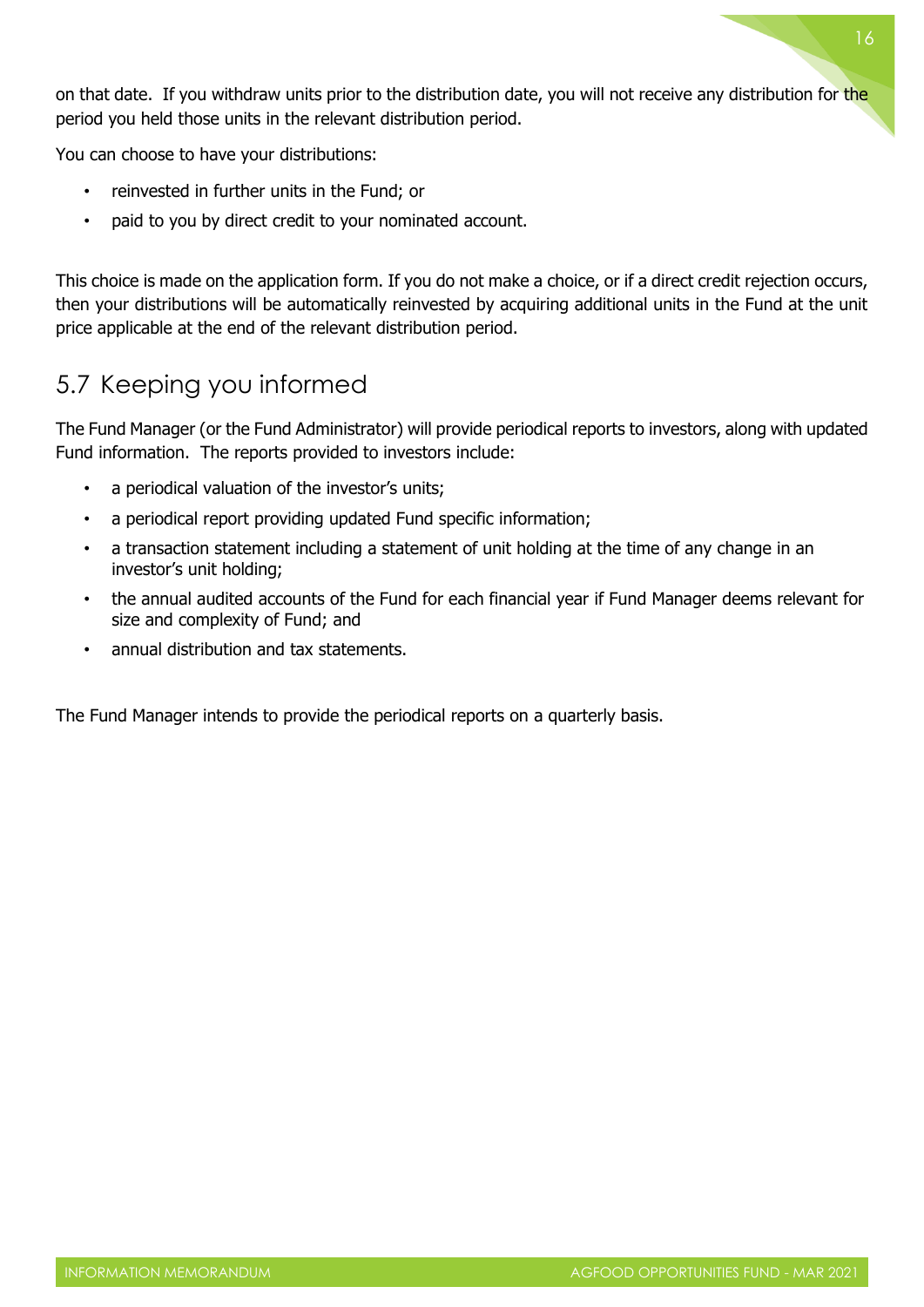### <span id="page-17-0"></span>6 RISKS OF INVESTING IN THE FUND

The purpose of this section is to inform you of the types of significant risks that may apply to an investment in the Fund and is a summary only. It does not purport to be a comprehensive statement of all the risks. The significant risks of the investment structure as well as those associated with the structure of this Fund are considered.

All investments carry risk including the potential for loss of income or capital, a less than expected rate of return or a delay in payment. Different investment strategies may carry different risk, depending on the assets that make up the investment strategy.

Some of the significant risks of investing in the Fund are summarised below.

### <span id="page-17-1"></span>6.1 Investment risk

The value of an investment in the Fund will go up and down in accordance with the value or performance of the underlying investments. This could result in the loss of any money invested in the Fund.

#### <span id="page-17-2"></span>6.2 Credit risk

This is the risk that the issuer of a fixed income security (or counterparty) may be unable to meet its obligations to pay interest and principal when it is due.

### <span id="page-17-3"></span>6.3 Market and economic risk

All investment returns are influenced by the performance of the market to which the underlying investments are exposed. These market forces may impact adversely on the global corporate debt market or listed equities market, which in turn could affect the performance of an investment in the Fund.

Market risk is the risk that an entire market, country or economy changes in value or becomes more volatile, including the risk that the country's credit rating is downgraded. This may be because, amongst other things, there are adverse changes in economic, financial, climate, technological, political or legal conditions, natural and man-made disasters, conflicts, pandemics and shifts in market sentiment.

### <span id="page-17-4"></span>6.4 No guarantee of performance

Neither the money that an Investor has invested in the Fund or the returns earned from their investment are guaranteed. A lack of performance by the Fund may mean there is insufficient income for the Fund to meet its investment objectives, in particular its yield objective.

### <span id="page-17-5"></span>6.5 Fund risk

The Fund could be terminated, the fees and expenses could change, the Investment Manager could be replaced, and other key personnel could change.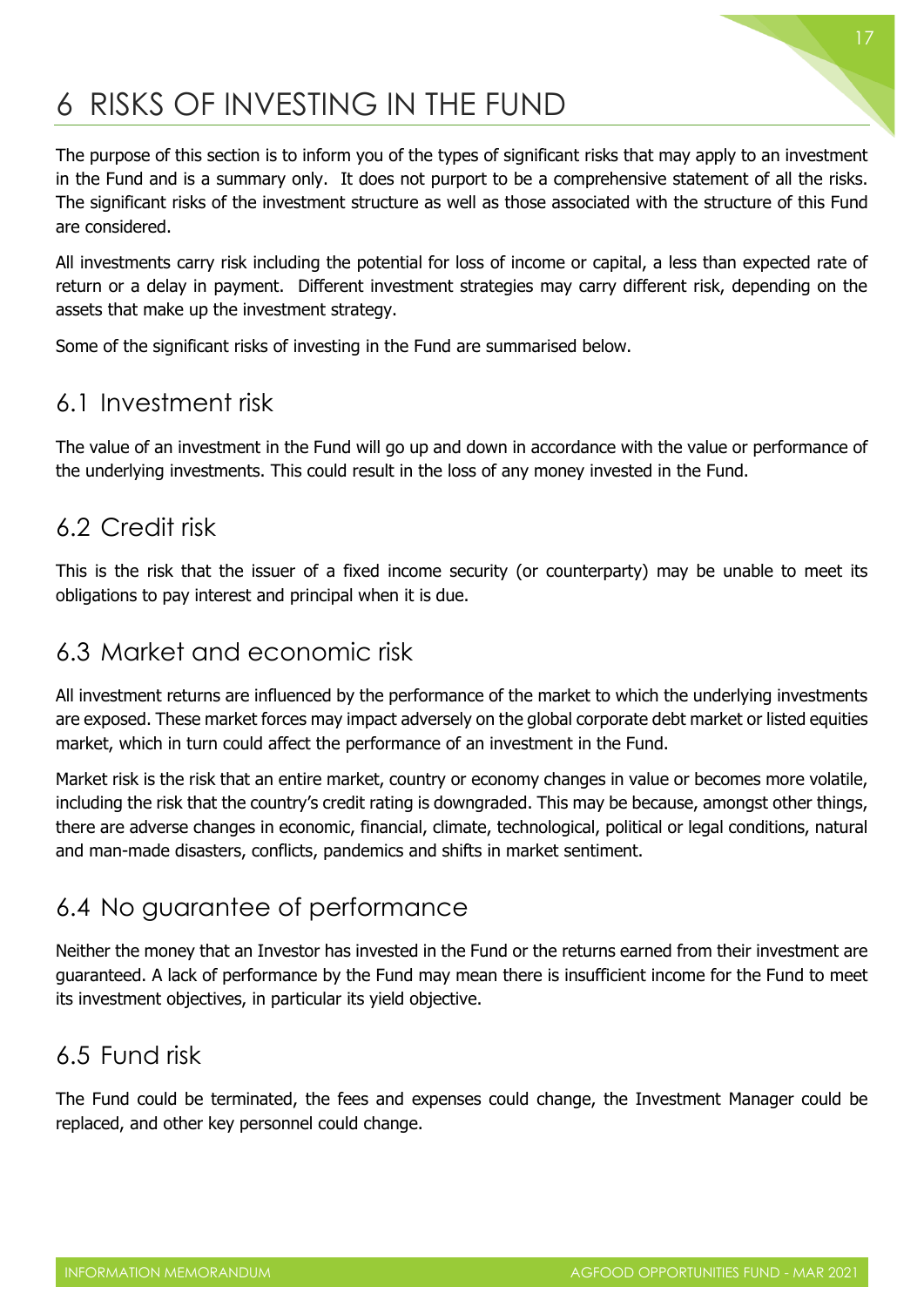### <span id="page-18-0"></span>6.6 Key person risk

There is the risk that key individuals will no longer be able to fulfil their obligations in respect of the investment or administration of the Fund. The performance of the Fund may be dependent on the management skill of one or more individuals. If key personnel are no longer able to fulfil their obligations there is a risk that the Trustee or the Investment Manager may not be able to find suitably qualified replacement personnel and the performance of the Fund may suffer as a result.

### <span id="page-18-1"></span>6.7 Limited operating history

The Fund is a newly formed fund with no operating history upon which Investors can evaluate its likely performance. There can be no assurance the Fund will achieve any of an Investor's investment objectives.

### <span id="page-18-2"></span>6.8 Derivatives risk

Derivatives can be used to manage some liquidity, currency and/or portfolio risk but are not used to gain investment exposure.

Derivatives risk includes the value of derivative positions not moving in line with the movement in the underlying asset, potential illiquidity of the derivative, and being unable to meet payment obligations in relation to derivative contracts.

### <span id="page-18-3"></span>6.9 Liquidity risk

The risk that, due to the lack of marketability of an investment, the investment cannot be bought or sold quickly enough to prevent or minimise a loss or make a profit.

The Fund will predominately invest in unlisted and listed companies, as such the Fund's assets may not be able to be converted into cash in a timely manner. This liquidity risk may impact the ability of the Fund to pay withdrawal requests.

Investments in the Fund have a 24-month initial holding period and investors will not be able to withdraw their investment within the first 24 months of their investment.

### <span id="page-18-4"></span>6.10 Counterparty risk

Counterparty risk represents the loss that would be recognised if counterparties (i.e. the other parties to the contracts such as custodians, securities dealers or derivative counterparties, stock or crop lease originators) fail to perform as contracted.

### <span id="page-18-5"></span>6.11 Leverage risk

The Fund has the ability to borrow money to invest. The use of leverage may magnify the potential gains and losses achieved by the Fund, thus impacting on the value of the units in the Fund.

### <span id="page-18-6"></span>6.12 Regulatory risk

This is the risk that the value or tax treatment of either the Fund itself or investments of the Fund, or the effectiveness of a Fund's trading or investment strategy, may be adversely affected by changes in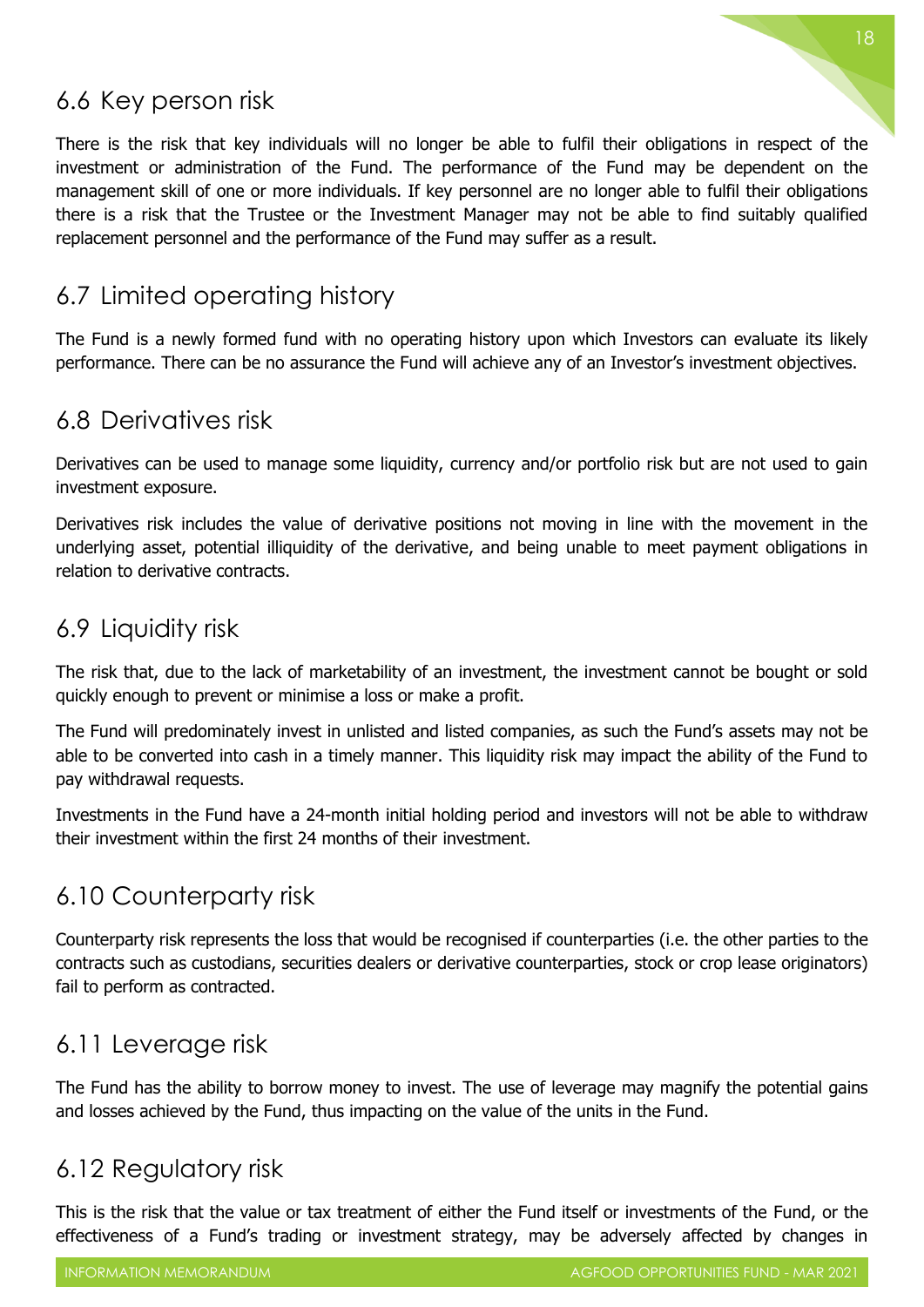government (including taxation) policies, regulations and laws affecting registered managed investment schemes, or changes in generally accepted accounting policies or valuation methods.

### <span id="page-19-0"></span>6.13 Commodity Risk

The Fund or assets owned by the Fund may be impacted either directly or indirectly by soft commodity price risks such as wheat or fertiliser prices.

### <span id="page-19-1"></span>6.14 Taxation Risk

The risk that the Fund is not taxed as expected. This includes the risk that the Fund is taxed as a public trading trust, or that new taxes are introduced that impact an investor's rights or returns.

### <span id="page-19-2"></span>6.15 General Risk

The significant risks of investing in managed investment schemes generally include the risks that:

- The value of the investments will vary,
- The level of returns will vary, and future returns will differ from past returns,
- Returns are not guaranteed and investors may lose some of all of their money, and
- Laws change.

### <span id="page-19-3"></span>6.16 Risk mitigation strategy

As risk cannot be entirely avoided when investing, the Fund aims to identify and manage risk as far as is practicable. Whenever investments are made, the potential for returns in light of the likely risks are assessed.

Risk is considered throughout the investment process. As far as is practicable, risk is managed at the Fund level in the selection of the various asset allocations. However, many risks are difficult or impracticable to manage effectively and some risks are beyond the Fund Manager's control altogether. Investing involves risk, and you can lose as well as gain money. Neither returns nor the money you invest in the Fund is guaranteed.

The Fund Manager will seek to mitigate risk by undertaking the following:

- Investments will be primarily focused within countries and industries with strong or stable growth outlooks.
- Use of liquid securities as the de-risking vehicle
- Focus on mitigating catastrophic losses.
- Protect the portfolio gains as they occur
- Apply an understandable and consistent rules-based approach to risk management decisions

**You should consult with your financial adviser to properly understand the risks associated with the Fund and your attitude to investment risk.**

**Neither the Trustee or the Fund Manager guarantees the repayment of money invested, the payment of income or the Fund's investment performance.**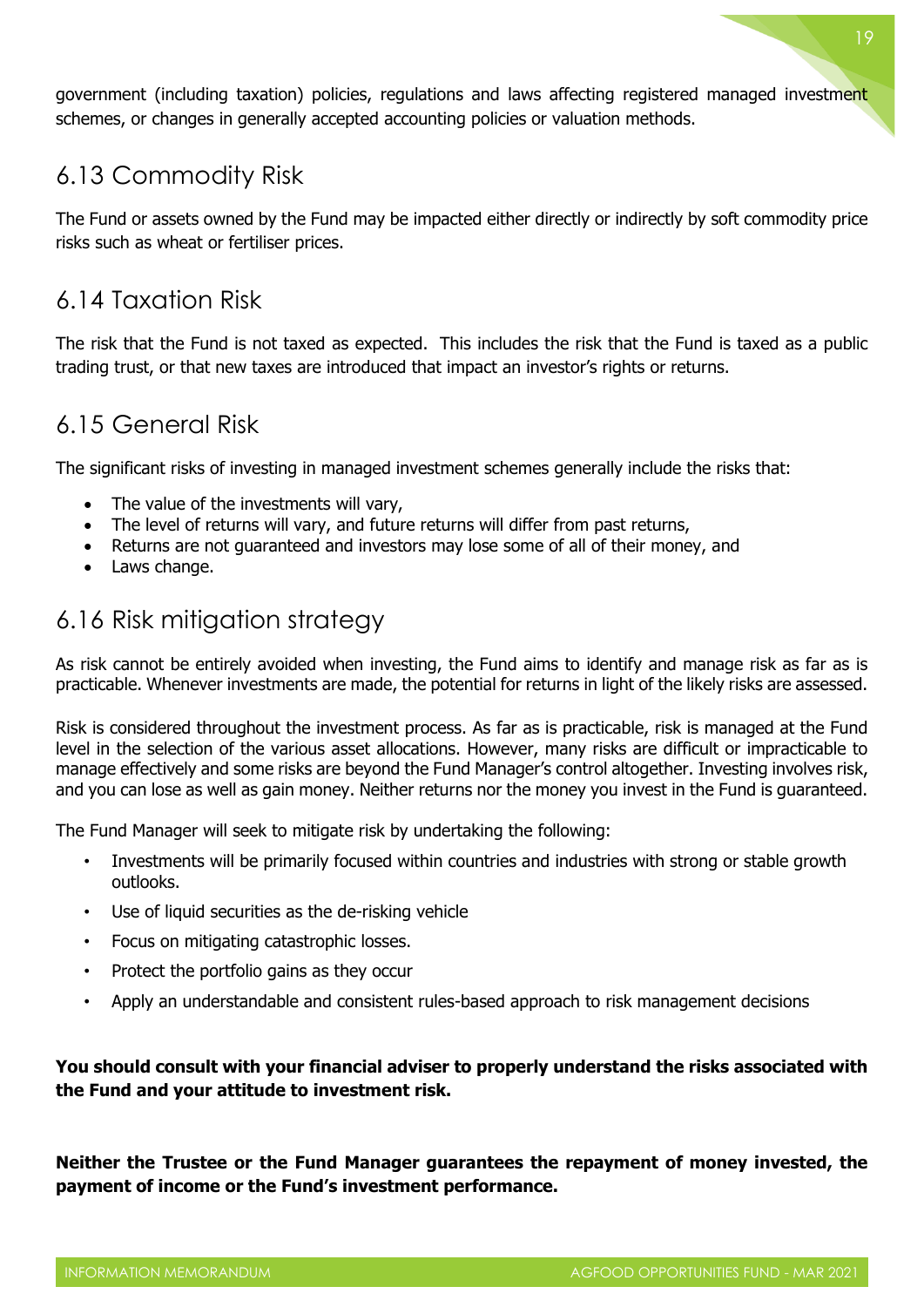### <span id="page-20-0"></span>7 HOW WE INVEST YOUR MONEY

### <span id="page-20-1"></span>7.1 Investment strategy

The Fund's strategy seeks to achieve 8-10% p.a. returns over a 3 year period across the agribusiness and food cycles.

The AgFood Opportunities Fund's Investment Philosophy is to use our experience and network of contacts to find compelling stocks and unlisted companies.

The Fund will:

- Invest in companies whose business operates within an attractive niche of either the Agriculture or Food industries and has scope to grow.
- Identify opportunities by understanding a company's supply chain position and the challenges it faces.
- Partner with companies that demonstrate active listening and doing. They need to respect external advisers and utilize their experience to foster scalable growth
- Identify companies which seek to employ and retain experienced people across their business.
- Look for Co-investment opportunities to manage preservation of capital.
- Own unlisted companies with a 12-24-month path to an IPO and/or a convertible note position; and listed equities. These companies should be positioned to deliver the possibility of a major step in value.

The Fund's belief is that most stocks are fairly priced the majority of the time, but significant stock mispricing can occur because of recurring patterns in market participant behaviour.

Because of its deep market experience gained over 80 years of combined investment experience, we understand what factors influence this recurring behaviour and we know how to profit from them before they are fully appreciated by the market.

Examples of mispriced and misunderstood opportunities include the following,

- Underestimation of significant change and timing
- Management reputation
- Drive by boards to exploit high ROI opportunities in their core business
- Limitations of company guidance
- Overlooked signals
- Business disruption
- Misjudging risk (short termism)
- Corporate motives by brokers
- Lack of analyst coverage

### <span id="page-20-2"></span>7.2 Agribusiness investment is not easy or predictable in short term

- Our target is Return on Investment of 8-10%pa over a 3-year period
- We will lower earnings volatility with prudent diversity, scale, and investing at the "pinch points" along the agribusiness and food supply chains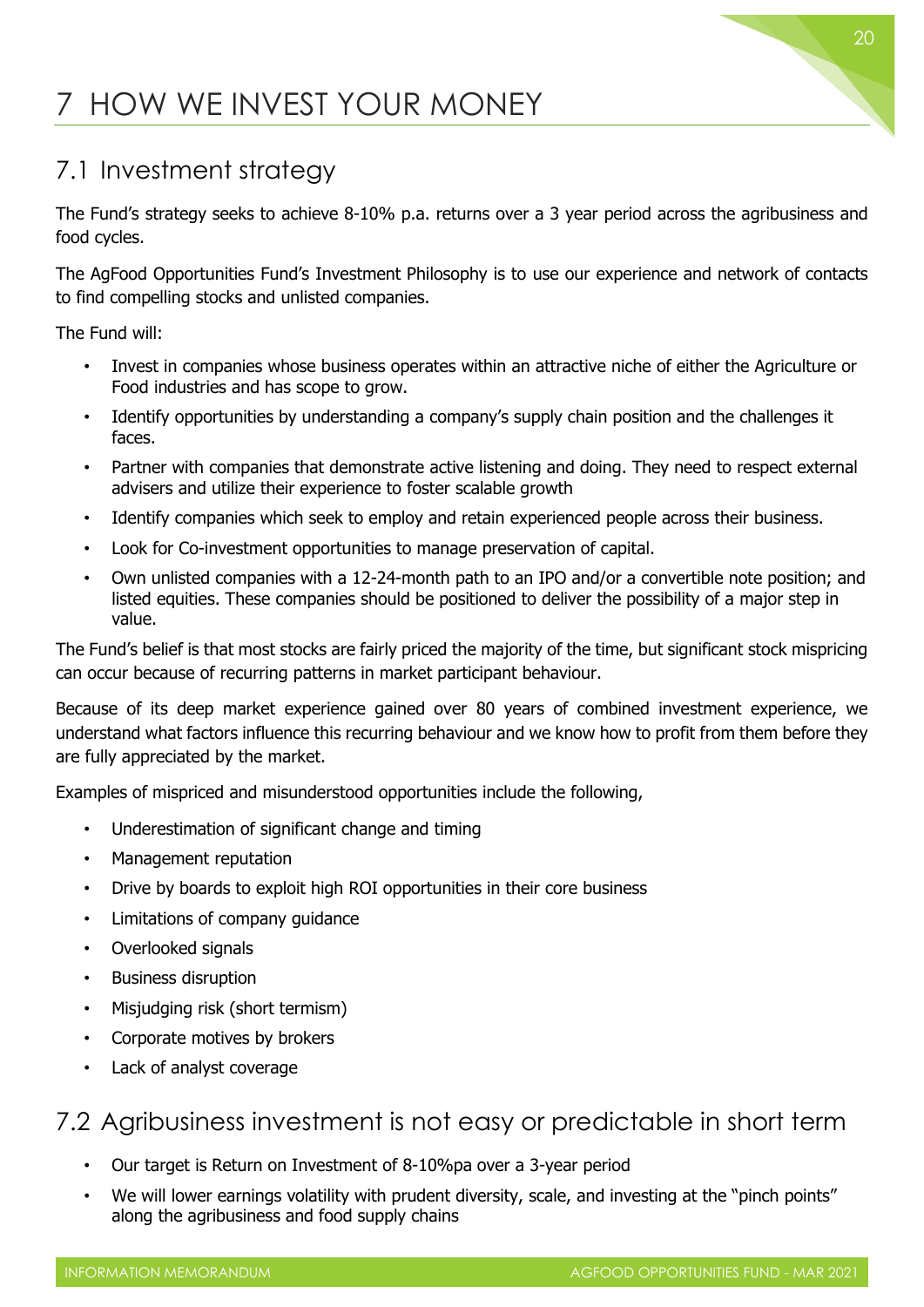• We will seek hybrid and debt exposure and financial products to limit downside risk with high volatility earnings

### <span id="page-21-0"></span>7.3 Investment Principles – Listed Companies

- Australia, New Zealand and Rest of the World opportunities.
- Use fundamental analysis to choose stocks which exploit market inefficiencies in forecasts and valuations.
- Analyst management of the portfolio is the best way to capture market inefficiencies.
- Active Management can provide better investment returns than passive investment.
- To achieve superior returns, positions are taken which deviate from benchmarks, through skillful stock selection.
- Companies in the Agriculture and Food Industries go through many transitions, so by using our specialist backgrounds and industry experience we can, with objective review, identify a higher certainty of success or failure before general and/or quantitative approaches
- All investment decisions are supported by detailed analysis of the securities and key financial markets, with an eye on the global perspective.
- We apply strict risk controls to minimise the exposure to downside risk.
- Selecting stocks is our main area of expertise. Our research aims to identify the 'true' value of each stock, based on qualitative and quantitative company fundamentals.
- We have no bias towards value or growth stocks ('style-neutral'). We identify the stocks with the best-expected return, regardless of perceived style.

### <span id="page-21-1"></span>7.4 Investment Principles – Unlisted Companies

- Australia & New Zealand opportunities only
- Identify companies of interest, over 100 on watch list
- Meet management, competitors, suppliers etc. to build profile
- Develop priority list of  $10 20$  groups to review in detail
- Utilise in house expertise with external input as required for due diligence and analysis
- Invest in convertible debt and equity
- Window to liquidity event for unlisted is  $12 24$  months for equity investments

### <span id="page-21-2"></span>7.5 Targeted returns

The Fund has a performance objective of 8-10% p.a. over a 3 year period.

The Fund Manager gives no guarantee or assurance as to the performance of the Fund, the repayment of capital or any particular rate of capital or income return.

### <span id="page-21-3"></span>7.6 Gearing Policy

The Fund has a flexible gearing policy and may borrow money to magnify potential gains.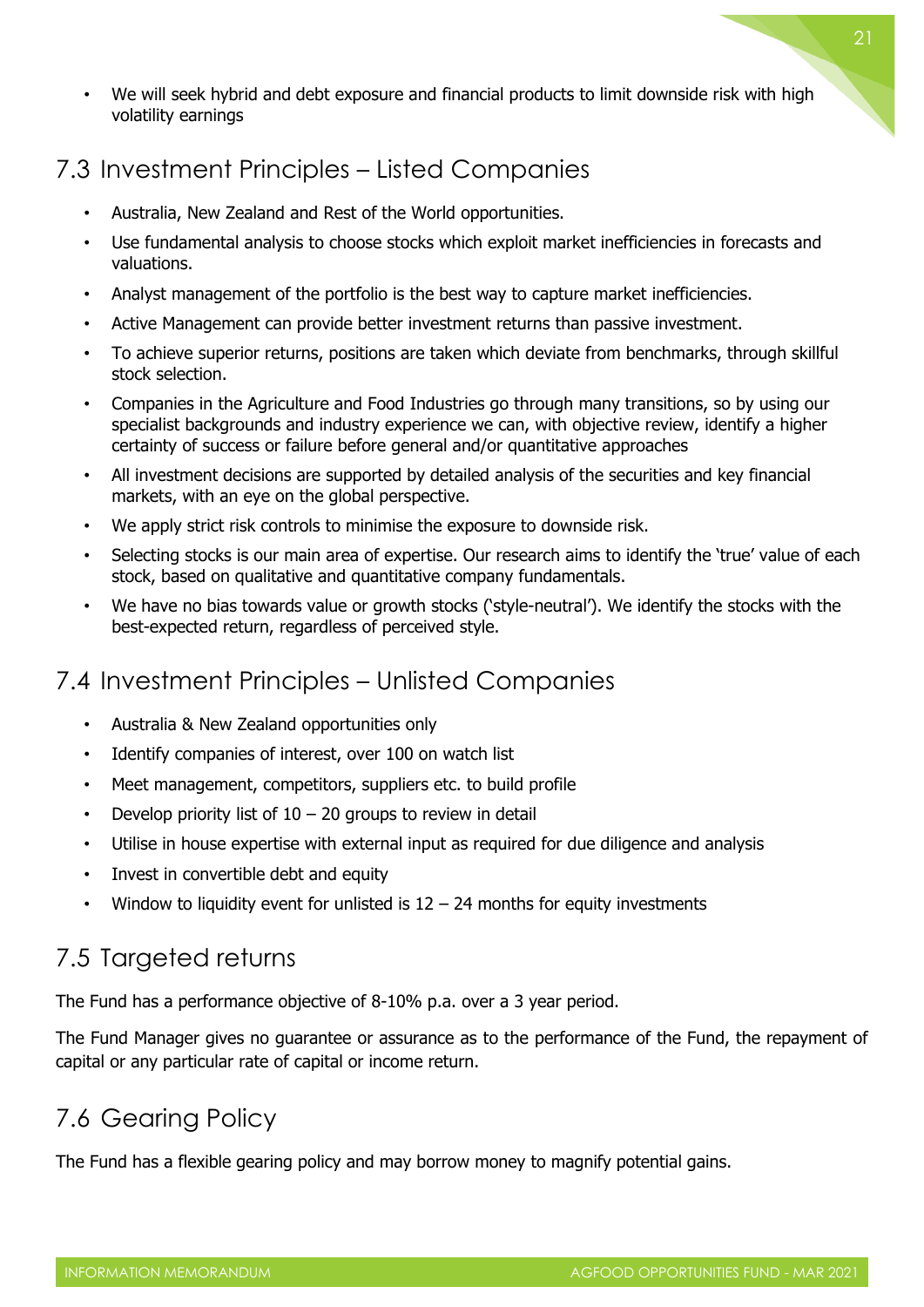### <span id="page-22-0"></span>8 FEES AND COSTS

### <span id="page-22-1"></span>8.1 Fees and Costs

The following table shows the fees and costs you may be charged when investing in the Fund. Fees and costs may be deducted directly from your money, from the returns on your investment or from the Fund's assets as a whole.

All the fees and costs shown in this section exclude GST unless otherwise stated.

| <b>TYPE OF FEE OR COST</b>                                                                                        | <b>AMOUNT</b>                                                                                                                                                                                                                                                                                                                                                                                                                                                                                                                                |  |
|-------------------------------------------------------------------------------------------------------------------|----------------------------------------------------------------------------------------------------------------------------------------------------------------------------------------------------------------------------------------------------------------------------------------------------------------------------------------------------------------------------------------------------------------------------------------------------------------------------------------------------------------------------------------------|--|
| Transaction Costs – Cost applied when your money moves in or out of the Fund                                      |                                                                                                                                                                                                                                                                                                                                                                                                                                                                                                                                              |  |
| Buy/Sell Spread                                                                                                   | At the date of this Information Memorandum, the estimated buy/sell<br>spread unit price adjustment is:<br>down for the withdrawal price, -0.3% of the unit price, and<br>up for the application price, $+0.3\%$ of the unit price.                                                                                                                                                                                                                                                                                                           |  |
|                                                                                                                   |                                                                                                                                                                                                                                                                                                                                                                                                                                                                                                                                              |  |
| Management Costs - Fees while your money remains in the Fund                                                      |                                                                                                                                                                                                                                                                                                                                                                                                                                                                                                                                              |  |
| Management Fee                                                                                                    | 1.5% p.a. (plus GST) of the Fund's Net Asset Value.                                                                                                                                                                                                                                                                                                                                                                                                                                                                                          |  |
| Performance Fee                                                                                                   | 20% p.a. (plus GST) of the Fund's return in excess of CPI (rolling 3-<br>year average) $+3.0$ %, subject to a high-water mark.                                                                                                                                                                                                                                                                                                                                                                                                               |  |
| Estimated ordinary and every day<br>recoverable expenses (% of Funds<br>Under Management - based on \$20m<br>FUM) | Nil.<br>The Fund Manager does not presently recover ordinary and every day<br>expenses relating to the operation of the Fund, such as Custodian Fees,<br>Trustee Fees, Insurance, Fund Administration Fees, taxation advice, tax<br>lodgement, auditing, reporting or any other ordinary expenses that are<br>otherwise allowable. These are all paid for by the Fund Manager out of<br>its own resources. However, the Fund Manager reserves the right to<br>recover any abnormal expenses from the Fund. (see below for further<br>detail) |  |

### <span id="page-22-2"></span>8.2 Further Fee Detail

Management fees are accrued on a daily basis. They are paid monthly in arrears to the Fund Manager from the Fund's assets.

Performance fees are calculated when the Fund's NAV exceeds its hurdle. The fee is accrued daily and paid to the Fund Manager monthly in arrears from the Fund's assets. A performance fee is only payable if the unit price is above the High Water Mark (HWM) for the unit. The purpose of the High Water Mark is to prevent you from paying performance fees twice for the same amount of performance.

The High Water Mark of units in the financial year in which the unit is issued is the subscription price of that unit. For subsequent financial years, the HWM is the greater of;

- The highest Net Asset Value per unit (after deduction of any performance fee) as calculated on the last business day of each quarter for the previous 12 quarters; and
- The subscription price of the unit.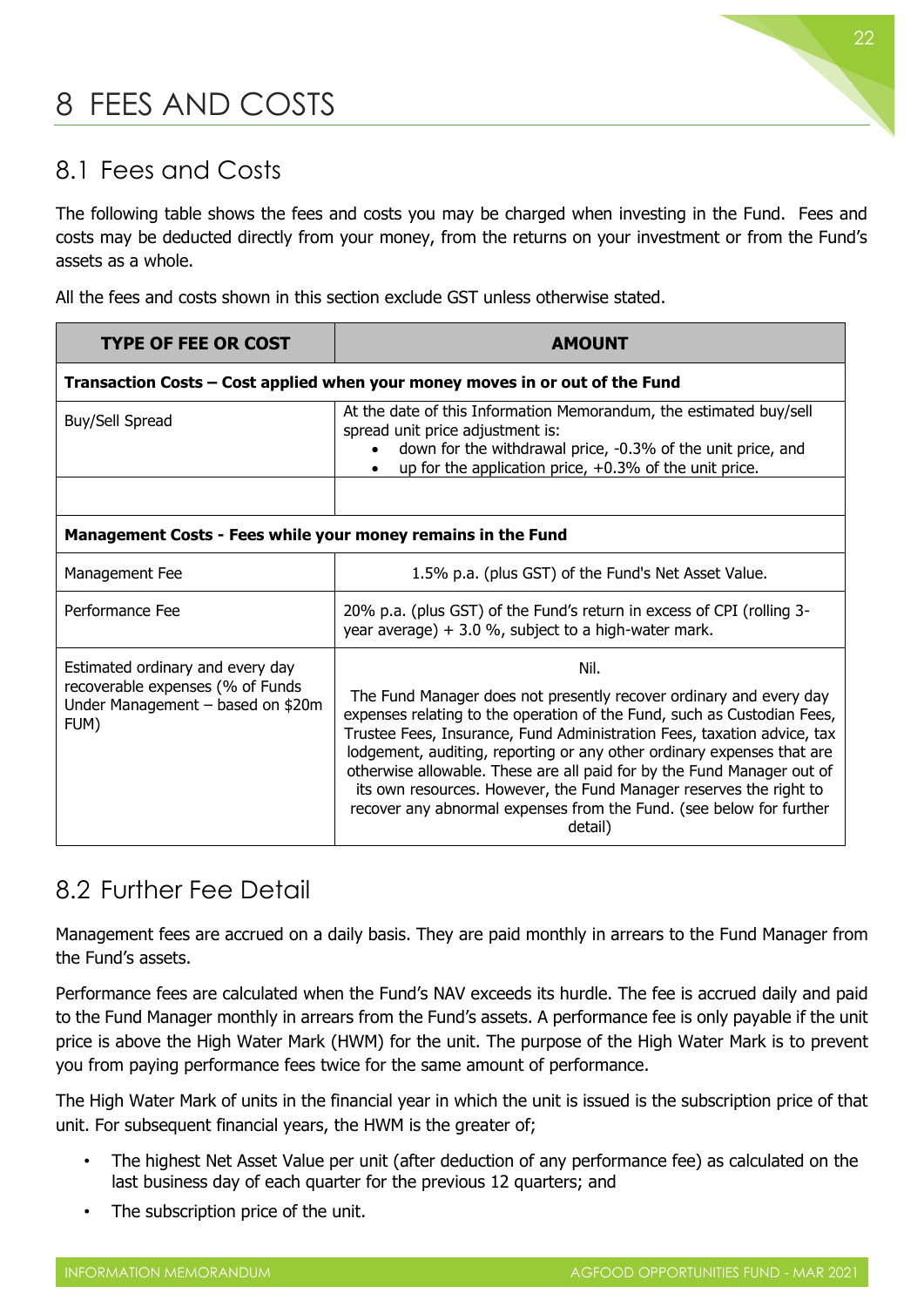Where units are withdrawn part way through a year, the performance fee payable in respect of the units withdrawn will be calculated at the relevant withdrawal date and paid from the Fund's assets at the time of the withdrawal.

Recoverable Expenses: The Fund Manager does not presently recover ordinary and every day expenses relating to the operation of the Fund, such as Trustee fees, Fund Administration fees, taxation advice, tax lodgement, auditing, reporting or any other ordinary expenses that are otherwise allowable. These are all paid for by the Fund Manager out of its own resources. However, the Fund Manager reserves the right to recover any abnormal expenses from the Fund. Abnormal expenses are expected to occur infrequently and may include (without limitation) costs of litigation to protect investors' rights, costs to defend claims in relation to the Fund, investor meetings and termination and wind up costs. In addition, the Fund Manager may also pay commissions to parties who introduce investors or assets to the Fund, and these will be paid from the Fund's assets.

The Fund Manager pays its personal costs from its own moneys, including premises, research, wages and director fees, insurance, its own accounting and any audit and licensing.

Transaction Costs: When the Fund acquires or disposes of assets it incurs operational and transactional costs such as brokerage (including research), external due diligence, legal and accounting fees, transactional taxes and settlement costs. These will vary from year to year depending upon the volume and value of trades undertaken.

To cover these costs a Buy/Sell spread is applied to the unit price. The Buy/Sell Spread is an additional cost to investors when investing in or withdrawing from the Fund and the proceeds from it are retained by the Fund. At the date of this Information Memorandum, the estimated buy/sell spread unit price adjustment is:

- down for the withdrawal price, -0.3% of the unit price, and
- up for the application price,  $+0.3\%$  of the unit price.

The net transaction costs of the Fund represent the total operational costs of the Fund less the total amount recovered through the Fund's buy/sell spread. Net transaction costs are not included in the management costs of a Fund. Instead they are recovered from the assets of the Fund.

All fees and expenses can change. Reasons might include changing economic conditions and changes in regulations. We would generally give you 30 days' notice of any change to fees and expenses.

The Trust Deed sets the maximum amount that can be charged for all fees. There is no specific limit in the Trust Deed on the level of expense recovery. A copy of the Trust Deed is available free on request from the Trustee.

The Fund Manager currently charge fees at less than the maximum amounts allowed for in the Trust Deed or waives those rights to fee payment and expense recovery.

All government fees, duties and bank charges will apply to your applications and withdrawals as appropriate.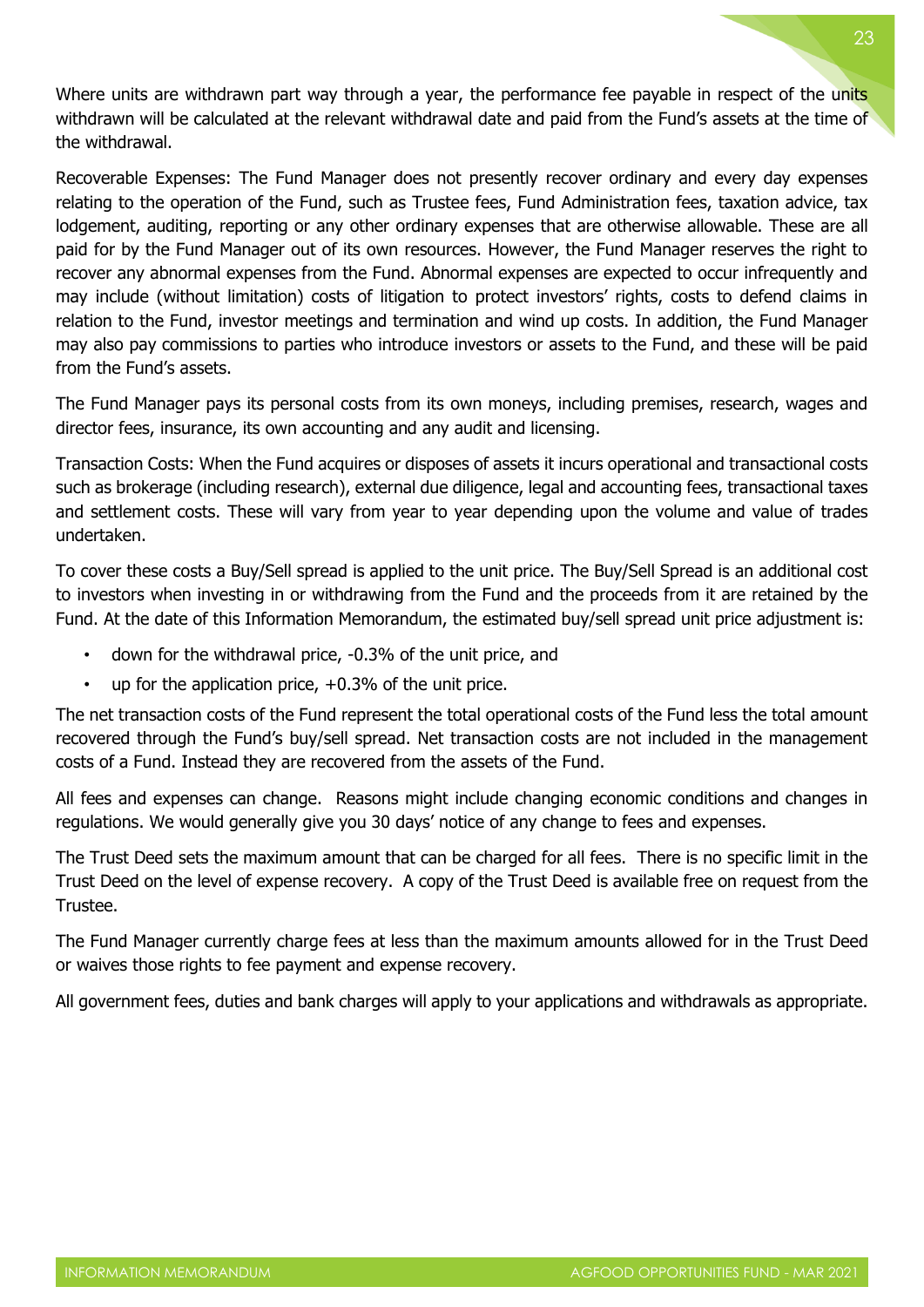### <span id="page-24-0"></span>9 ADDITIONAL INFORMATION FOR INVESTORS

### <span id="page-24-1"></span>9.1 Trustee

Melbourne Securities Corporation Limited (ACN 160 326 545) is the trustee of the Fund.

MSC has been appointed as trustee of the Fund to protect investors and ensure compliance of the fund as legislated by the Corporations Act.

The Trustee must undertake the following in exercising its powers and duties:

- act honestly and in the best interests of the investors at all times;
- Exercise a reasonable degree of care and diligence;
- comply with the Trust Deed and applicable law; and
- Assume ultimate responsibility for any complaints by investors or enquiries by the regulators.

The Trustee can retire at any time by nominating a replacement trustee. The Trustee is not subject to removal by investors.

### <span id="page-24-2"></span>9.2 Trust Deed

The Fund was established under a Trust Deed dated 28<sup>th</sup> May 2020. The Trust Deed sets out provisions for:

- the establishment of the Fund as a unit trust;
- the Fund's duration and vesting;
- rights of investors:
- applications, issues of units and withdrawal from the Fund;
- the Trustee's powers and management responsibilities;
- liabilities and indemnities;
- unit registry and transfers;
- fees and outgoings;
- income distributions;
- meetings of investors;
- change of trustee;
- amendments to the Trust Deed; and
- other related matters.

The Trust Deed also contains a number of provisions relating to the rights, terms, conditions and obligations imposed on both the Trustee and investors. Some of the provisions of the Trust Deed are discussed elsewhere in this Information Memorandum.

Copies of the Trust Deed are available to investors, free of charge, on request to the Trustee.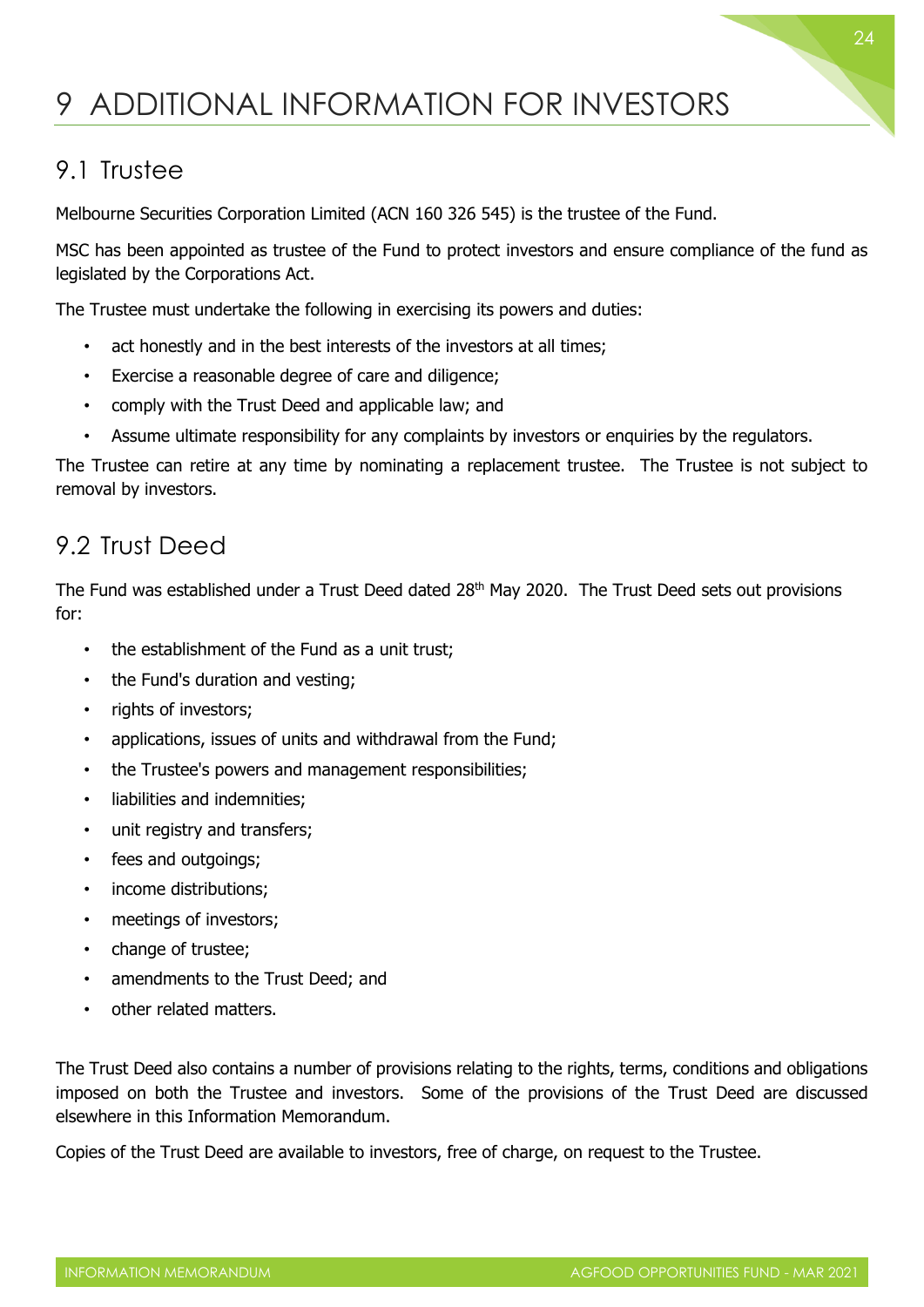# 25

### <span id="page-25-0"></span>9.3 Termination of the Fund

The Fund may be terminated by the Trustee but only as set out in the Trust Deed.

Upon termination and after conversion of Fund assets into cash and payment of, or provision for, all costs and liabilities (actual and anticipated), the net proceeds will be distributed pro-rata to all investors according to the number of units each holds in the Fund.

### <span id="page-25-1"></span>9.4 Indemnity

The Trustee is indemnified out of the Fund against all liabilities and expenses incurred by it in properly performing any of its duties, exercising any of its powers, or omitting to act in relation to the Fund, or attempting to do so.

### <span id="page-25-2"></span>9.5 Cooling off rights

Investors who invest in the Fund do not have the right to "cool off" in relation to an investment in the Fund.

### <span id="page-25-3"></span>9.6 Privacy

When processing an application for units, the Trustee will be collecting personal information. The Trustee may also request additional personal information in the future.

Please refer to the Trustee's privacy policy [\(https://www.msc.group/privacy-policy/\)](about:blank) or available from the Trustee upon request.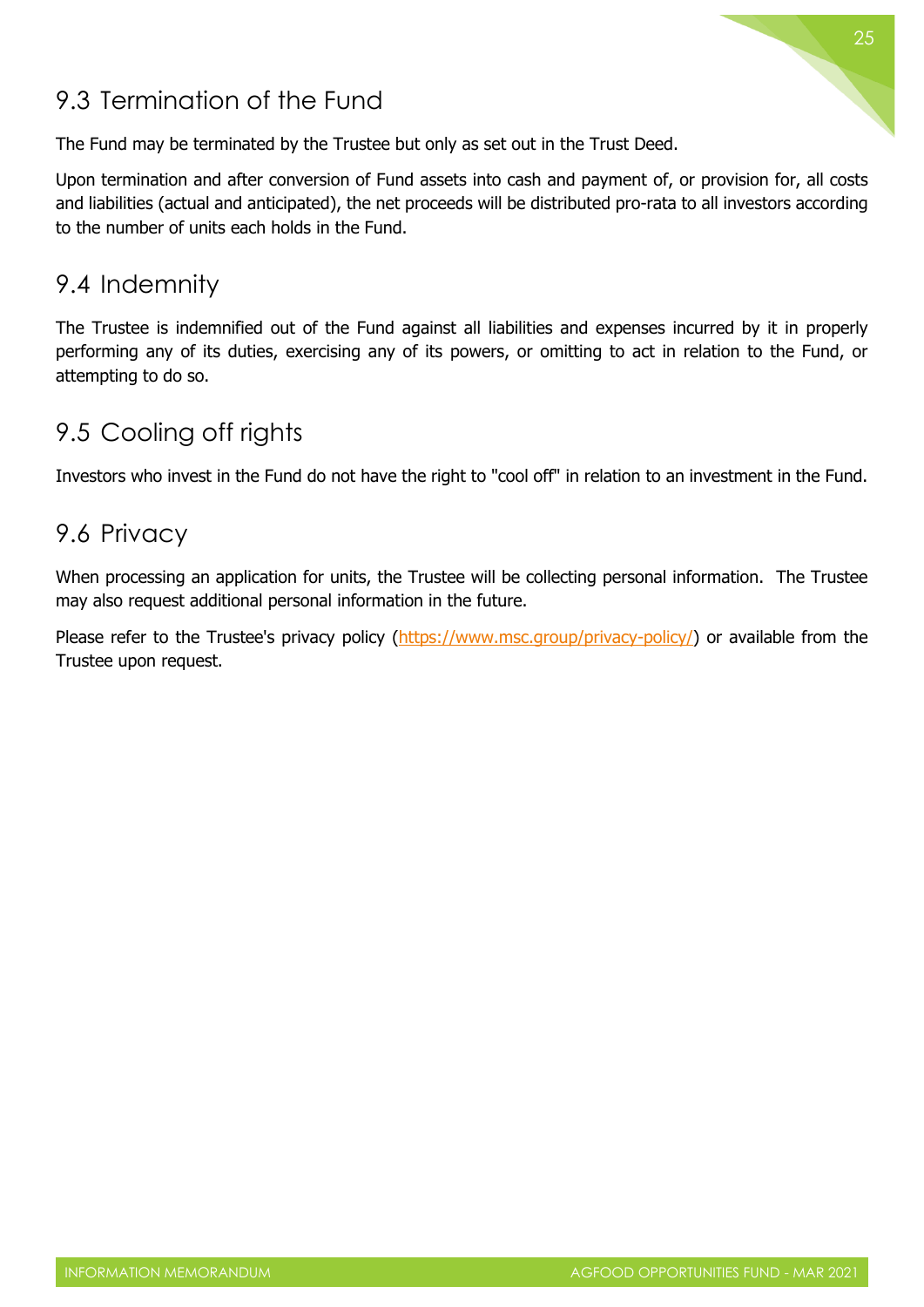### <span id="page-26-0"></span>10 TAXATION INFORMATION

### <span id="page-26-1"></span>10.1 Tax Summary

The following provides a summary of the general tax implications for an investment by an Australian resident individual Investor who holds their Units on capital account. Each Investor's taxation position will depend on their individual circumstances and accordingly this summary is necessarily general in nature.

This summary is based on the taxation laws as at the date of this Information Memorandum ("**IM**"). Investing in an Unregistered MIS ("**MIS**") is likely to have tax consequences. However, it is noted that taxation laws can change at any time, which may have adverse taxation consequences for Investors concerned.

Each Investor must take full and sole responsibility for the associated taxation implications arising from an investment in the Fund including any change in the taxation implications arising during the term of their investment. It is recommended that Investors obtain their own professional and independent taxation advice before investing in the Fund.

### <span id="page-26-2"></span>10.2 Income Tax Provisions

### <span id="page-26-3"></span>10.2.1 Provisions that apply

The income tax treatment of the Fund and its Investors will depend on whether the Trustee elects, and is eligible, to apply the Attribution Managed Investment Trust ("**AMIT**") provisions. The AMIT provisions are an elective income tax regime for qualifying managed investment trusts ("**MIT**") that provide for flow-through taxation to Investors. Where the AMIT provisions do not apply, the ordinary trust taxation provisions will apply to the Fund.

The Trustee has not made a decision in regard to the application of the AMIT provisions. Accordingly, the section below outlines the general income tax treatment where the AMIT provisions do not apply to the Fund. The Trustee will provide an update to the extent that the Fund makes an election to apply the AMIT provisions in the future.

### <span id="page-26-4"></span>10.3 Income Tax

### <span id="page-26-5"></span>10.3.1 General

An Investor's investment in the Fund will comprise of Units in a Unit Trust. Each Investor will be regarded as a beneficiary of the Fund and both the Fund and the Investors will apply the trust taxation provisions, as outlined below.

### <span id="page-26-6"></span>10.3.2 Income tax treatment of the Fund

As the Fund is a Unit Trust, the Fund will effectively be treated as a flow-through vehicle for income tax purposes provided that the Fund distributes all of its income to the Fund's Investors on an annual basis. The Trustee should therefore not pay Australian income tax on the taxable income derived by the Fund. This is on the condition that the Fund will not be taxed as a company under the public trading trust provisions (discussed below).

### <span id="page-26-7"></span>10.3.3 Income Tax treatment of Investors

Provided that the Fund is treated as a flow-through vehicle, Investors will be assessed on the taxable income derived by the Fund, based on their proportionate share of the annual income of the Fund that is distributed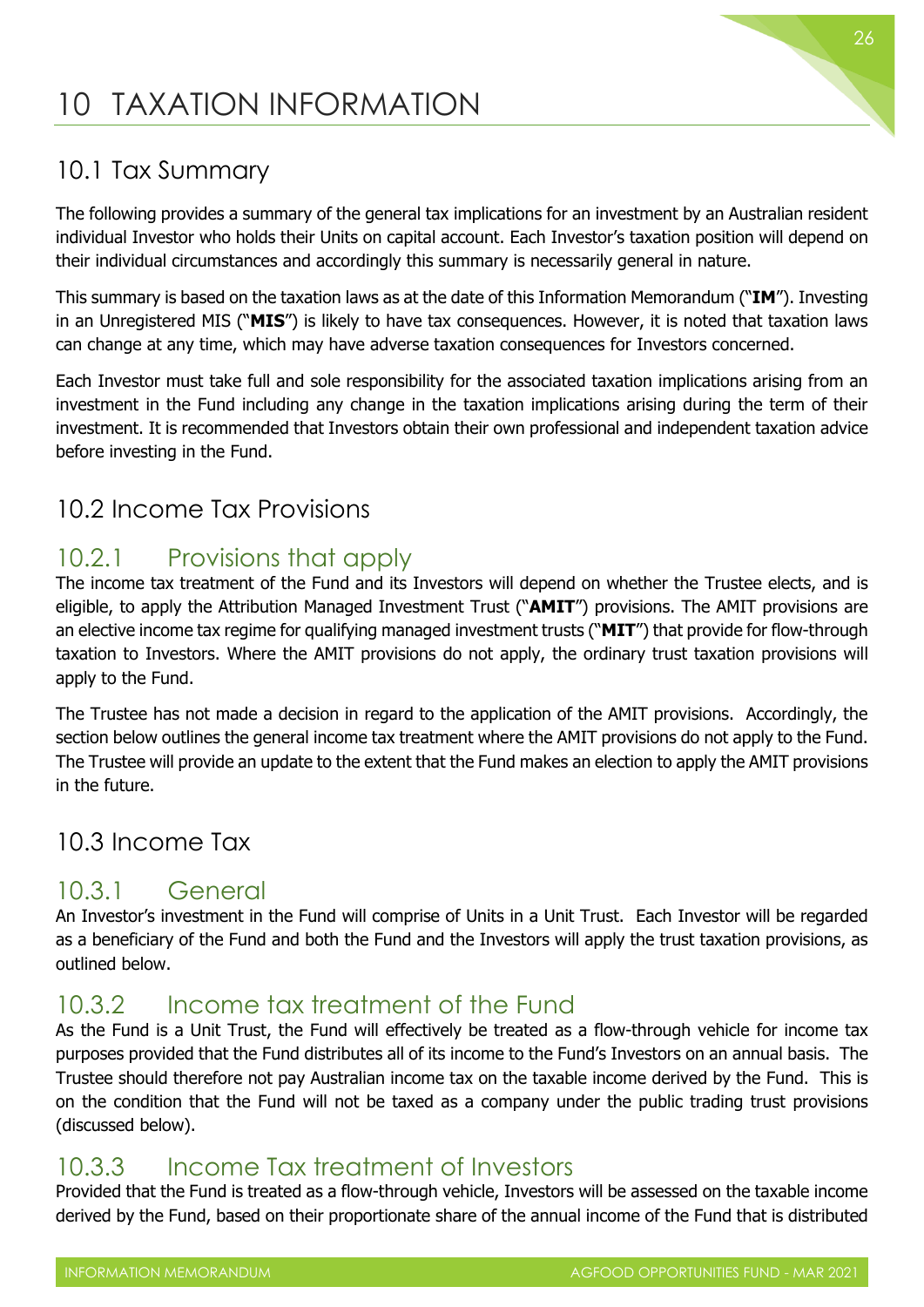to them in that income year. The Fund's Investors will be required to include their share of taxable income in their tax return.

### <span id="page-27-0"></span>10.3.4 Tax deferred distributions

Tax-deferred distributions may occur where the Fund distributes an amount of cash that exceeds the taxable income allocated to an Investor. A tax-deferred distribution may occur on a return of capital, where expenses of the Fund (e.g. depreciation expenses or bad debts) are offset against taxable income, or where there are timing differences. Certain tax-deferred distributions that are not assessable to an Investor result in a reduction in the cost base of the Units held by the Investor. A capital gain will arise where those tax-deferred distributions exceed the cost base of the Units.

### <span id="page-27-1"></span>10.3.5 Public trading trust provisions

It is noted that a Unit Trust that is a public trust can be taxed as a company where it carries on (or controls another entity that carries on) trading activities other than eligible investment business activities ("**the public trading trust provisions**").

Eligible investment business activities include passive activities, such as investing in land for the primary purpose of rent and investing or trading in financial securities and arrangements.

The Fund will be regarded as a public unit trust if it either: (a) has 50 or more unit holders (directly or indirectly through other trusts); (b) makes an offer or invitation of its units to the public; or (c) has its units listed for quotation on a stock exchange.

Initially, the Trustee does not believe that the Fund will satisfy the definition of being a public unit trust and therefore does not believe that the provisions should apply. However, in the future, the Fund may become public.

Accordingly, the Trustee intends to limit the activities of the Fund to eligible investment business activities so that the public trading trust provisions do not apply to the Fund. Furthermore, the Trustee will seek to ensure it does not control entities that carry on trading activities.

While the Trustee does not believe that the public trading trust provisions should apply to the Fund, there is no guarantee that the ATO may not take an alternative view. To the extent that the public trading trust provisions apply, the Fund will be required to pay tax at the corporate taxation rate (currently 27.5% for certain small business entities and 30% for all other entities) on taxable income and would seek to pay a franked dividend to the Investors. The exempt component of a discount capital gains or capital allowance deduction may be treated as an unfranked dividend.

### <span id="page-27-2"></span>10.4 Additional Income Tax Issues

### <span id="page-27-3"></span>10.4.1 Accruals taxation

It is possible that the Fund may derive assessable income prior to those amounts being received by the Fund or distributed to Investors. Accordingly, Investors may be required to include amounts in their taxable income prior to receiving a distribution of those amounts from the Fund.

### <span id="page-27-4"></span>10.4.2 Tax losses

Where the Fund incurs a tax loss, these do not flow-through the Fund to Investors. However, provided that the requirements of the trust loss provisions are satisfied, the Fund may be able to carry forward those tax losses to offset them against assessable income derived in a future income year.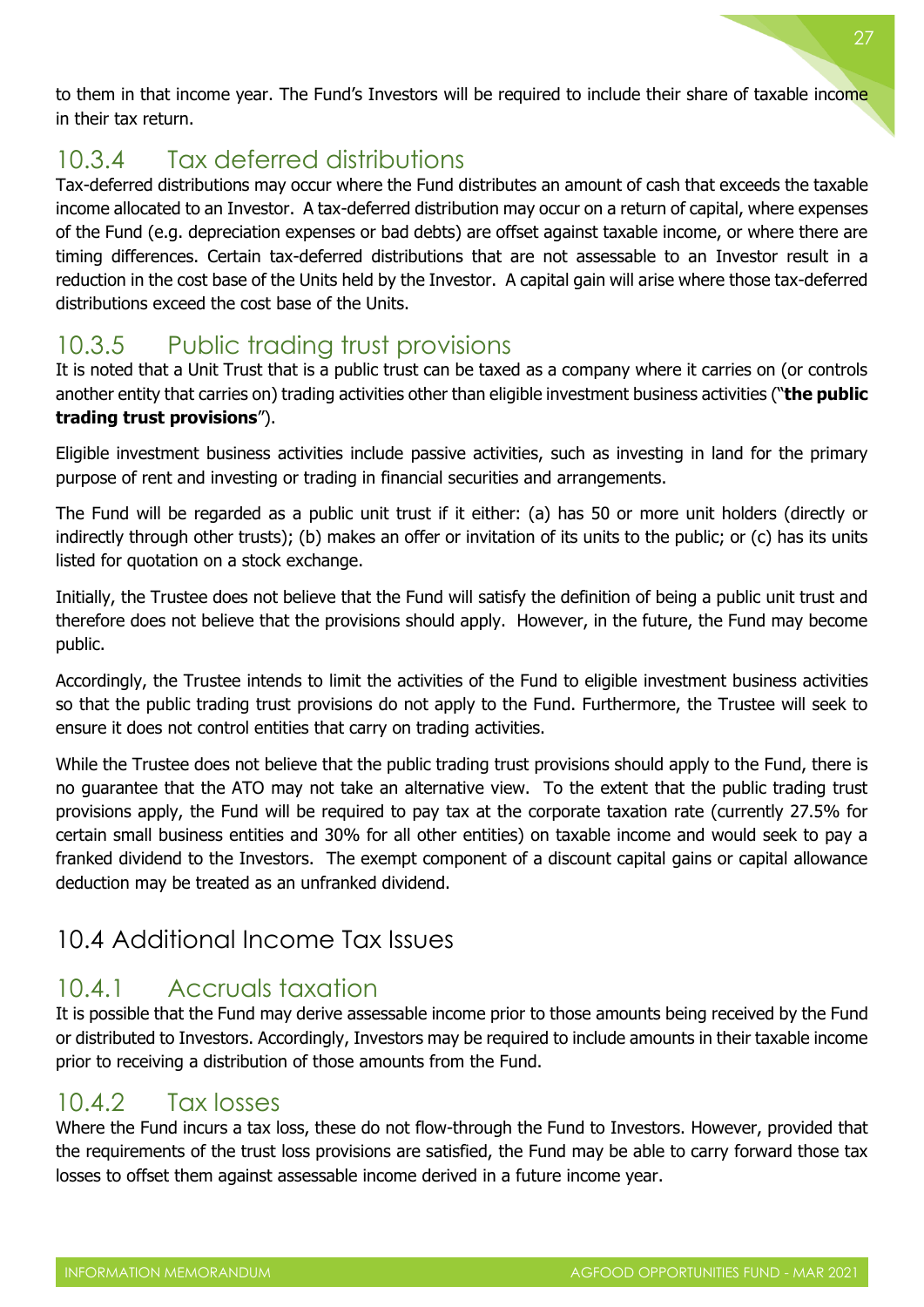### <span id="page-28-0"></span>10.4.3 Dividends

Investors in the Fund may receive, as part of their distribution, franking credits attached to franked distributions received by the Fund. Franking credits received will not represent part of your cash distribution but must be included as assessable income in your tax return.

You may be eligible for a tax offset for franking credits received, which can reduce your tax liability. The extent to which you will receive franking credits will be subject to relevant franking credit integrity provisions, such as the 45-day holding rule.

However, to the extent that the Fund is not an AMIT, these provisions require the Fund to be a fixed trust. As this requires the ATO to exercise a discretion, the Fund will seek to obtain certainty on this issue.

### <span id="page-28-1"></span>10.5 Disposal of Units

To the extent that an Investor disposes of their Units (e.g. by way of a transfer or withdrawal) a gain or loss may arise. An Investor that holds their Units on capital account will derive a capital gain or incur a capital loss.

An Investor may make a capital loss in respect of the disposal of their Units to the extent that the capital proceeds are less than the tax cost base of the Units. Alternatively, an Investor may make a capital gain to the extent that the capital proceeds exceed the tax cost base of the Units. In ascertaining the tax cost base, tax adjustments from tax-deferred distributions will need to be taken into account.

An Investor may be eligible for the discount capital gains tax concession if the Units are held for 12 months or more and the Investor is an individual, trustee or complying superannuation fund.

### <span id="page-28-2"></span>10.6 Non-Resident Investors

The taxation implications of Investors that are not Australian resident for tax purposes ("**non-resident Investors**") are not considered as part of this IM. However, this section provides a general outline of the Australian income tax requirements of the Fund to withhold on distributions made to non-resident Investors by the Fund and the Australian income tax consequences of a non-resident investor disposing of units in the Fund.

Where withholding tax paid by the Trustee in relation to an Investor and it is not a final tax, non-resident Investors may be required to lodge an Australian income tax return.

### <span id="page-28-3"></span>10.6.1 Interest

To the extent that the interest income is derived by the Fund from an Australian source (either directly or indirectly), the Trustee will generally be liable to withhold 8-10% as a final Australian withholding tax. Under certain Double Tax Agreements, the withholding rate may be reduced.

### <span id="page-28-4"></span>10.6.2 Dividends

To the extent that franked dividend income is derived from an Australian source by the Fund, the distribution will not be subject to Australian withholding tax. To the extent that an unfranked dividend is derived from an Australian source, the Trustee will generally be liable to withhold 30% as a final Australian withholding tax. Under certain Double Tax Agreements, the withholding rate may be reduced.

### <span id="page-28-5"></span>10.6.3 Foreign income

To the extent that a distribution to a non-resident Investor consists of foreign sourced income, the distribution will not be subject to Australian withholding tax.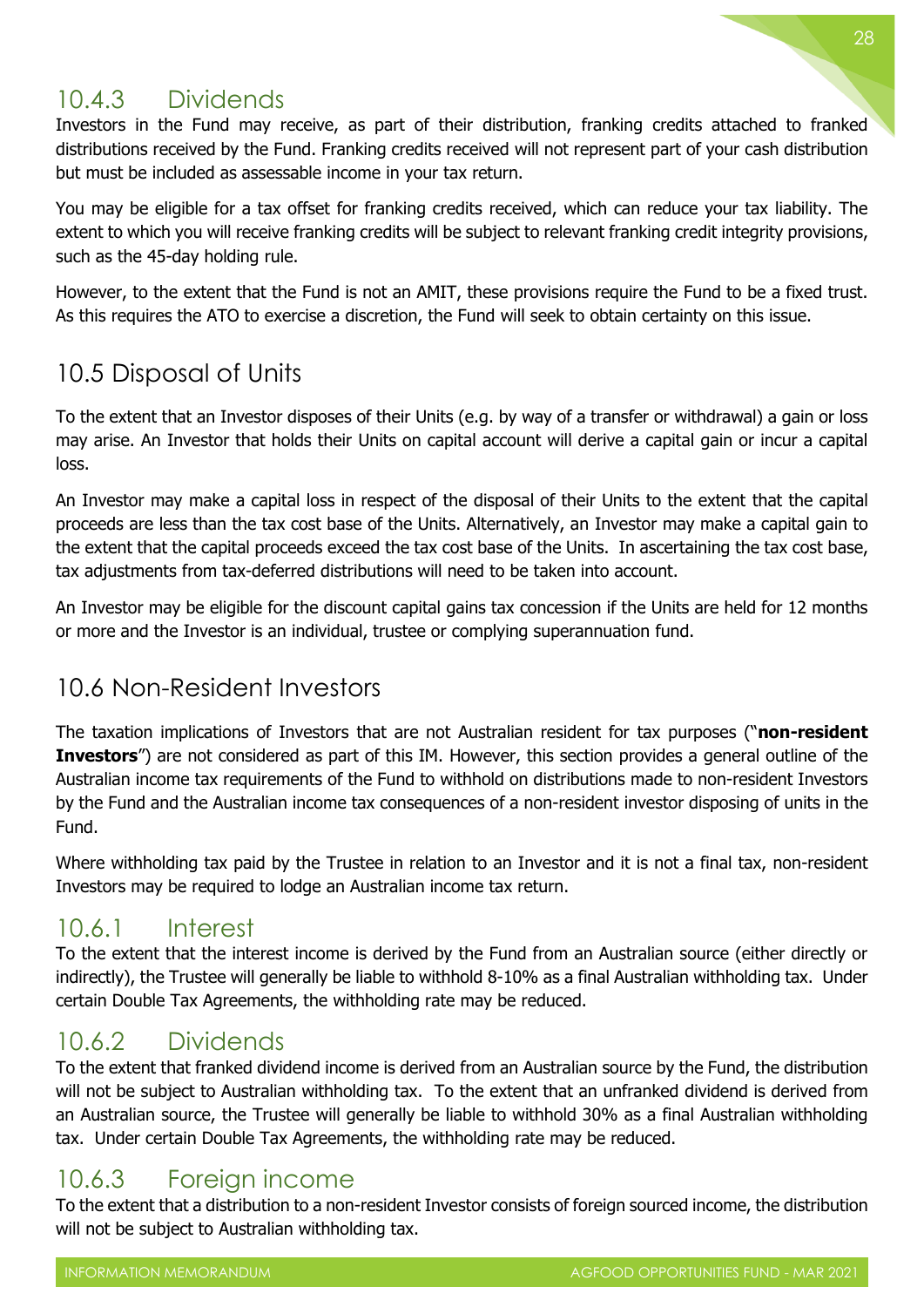### <span id="page-29-0"></span>10.6.4 All other income

The Fund may derive other items of income. Where the Fund is not a MIT, or the distribution is not a MIT fund payment, the distribution of other income by the Fund can be taxable to the Investor and subject to a non-final withholding tax at the Investor's tax rate (e.g. marginal tax rates for an individual).

### <span id="page-29-1"></span>10.6.5 MIT fund payments

A MIT fund payment typically refers to Australian sourced income that is distributed by a MIT that is not otherwise subject to specific withholding rules (e.g. rental income, capital gains derived from taxable Australian real property or foreign currency gains).

Where the Fund distributes a MIT fund payment to Investors (being either income derived directly by the Fund or MIT fund payments it has received from other trusts), the Fund may qualify to apply a final reduced withholding tax rate. This reduced rate may be either 15% (for Investors in exchange of information ("**EOI**") countries) or 30% (for non-EOI countries). Certain types of income are specifically excluded from being subject to a reduced 15% withholding rate (e.g. non-concessional MIT income, which can include MIT agricultural income).

### <span id="page-29-2"></span>10.6.6 Disposal of units

Capital gains realised upon the (direct or indirect) disposal or redemption of Units owned by non-resident Investors will be subject to Australian capital gains tax if the Units are taxable Australian property. This will generally be the case where the relevant non-resident Investor has a non-portfolio interest in the Fund (i.e. a greater than 10% interest) and more than 50% of the market value of the Fund's assets are attributable to Australian real property.

### <span id="page-29-3"></span>10.7 Annual Reporting

The Fund will be required to provide distribution information (including tax components) to the ATO on annual basis by lodging the Annual Investment Income Report (AIIR).

The Fund will provide an annual tax distribution statement to Investors in accordance with the ATO's guidelines for MITs. The tax distribution statement will reconcile the cash distribution with the taxable distribution for the income year.

### <span id="page-29-4"></span>10.8 Tax File Number (TFN) and Australian Business Number (ABN)

As the Fund will be an investment body for income tax purposes, the Fund will be required to obtain a Tax File Number (TFN) or Australian Business Number (ABN) in certain cases from its Investors.

It is not compulsory for a Trust's Investor to quote a TFN, claim a valid exemption for providing a TFN, or (in certain circumstances) provide an ABN. However, failure to obtain an appropriate TFN or ABN from Investors will result in the Trust being required to withhold at the top marginal rate (currently 49%) with respect to distributions to the Investor (which may be creditable in their tax return).

### <span id="page-29-5"></span>10.9 Goods and Services Tax (GST)

The acquisition and disposal of units in the Fund by the Fund's Investors will not be subject to GST.

However, GST may apply if fees are charged to the Fund by the Trustee or the Investment Manager. In such a case, the Fund may be eligible to claim a Reduced Input Taxed Credit of either 75 per cent or 55 per cent of the GST paid on some of the fees charged to the Fund, depending on the type of fee.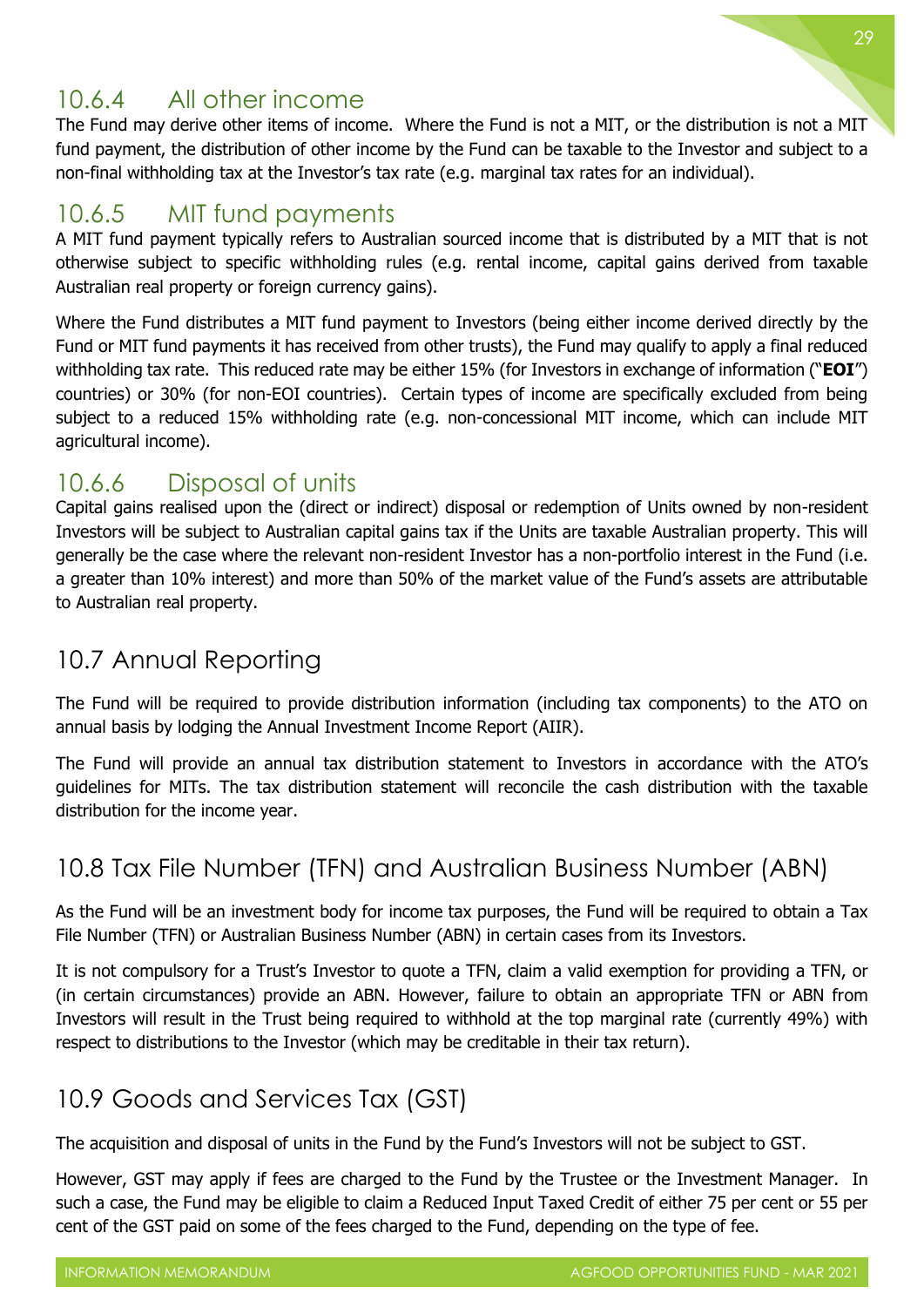

### <span id="page-30-0"></span>10.10 Stamp Duty

The issue, redemption, transfer or any other arrangement involving a change in the unitholding of the unit trust may result in Stamp Duty consequences (for example, if the change in unitholding occurs at a time when the unit trust holds dutiable property, such as real property, or certain debts in Queensland). Investors should confirm the duty consequences of their dealings in units with their taxation advisers.

### <span id="page-30-1"></span>10.11 Foreign Account Tax Compliance Act (FATCA)

In compliance with the U.S income tax laws commonly referred to as the Foreign Account Tax Compliance Act (FATCA) and the Intergovernmental Agreement signed with the Australian Government in relation to FATCA, the Fund will be required to provide information to the ATO in relation to: (a) Investors that are US citizens or residents; (b) entities controlled by US persons; and (c) financial institutions that do not comply with FATCA.

The Fund is intending to register for FATCA purposes and to conduct its appropriate due diligence (as required). Where the Fund's Investors do not provide appropriate information to the Fund, the Fund will also be required to report those accounts to the ATO.

### <span id="page-30-2"></span>10.12 Common Reporting Standard (CRS)

The Common Reporting Standard (CRS) is the single global standard for the collection, reporting and exchange of financial account information of non-residents, which applies to calendar years ending after 1 July 2017. The CRS is similar to FATCA, whereby the Trustee will need to collect and report similar financial account information of all non-residents to the ATO. The ATO may exchange this information with the participating foreign tax authorities of those non-residents.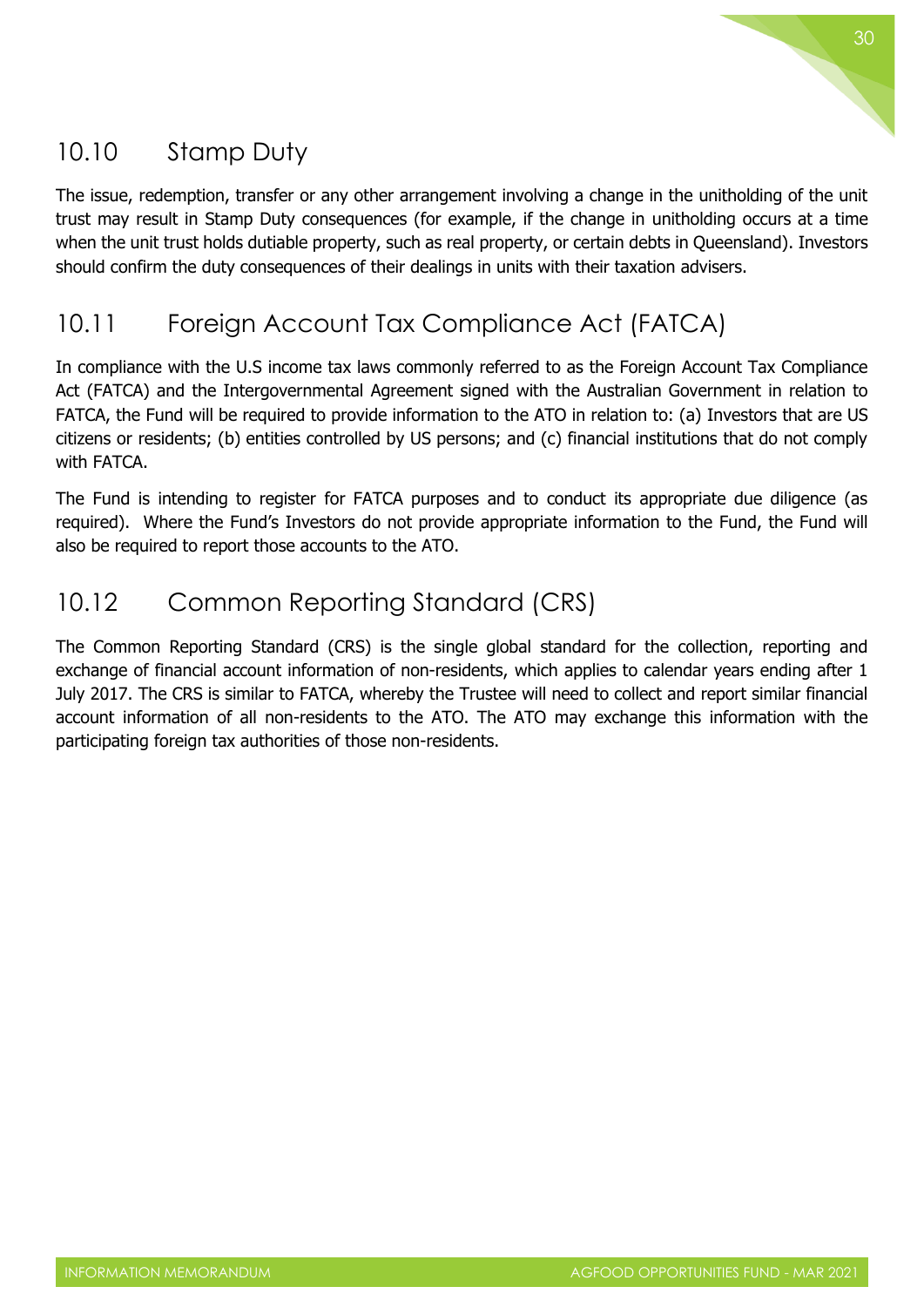### <span id="page-31-0"></span>11 HOW TO APPLY

### <span id="page-31-1"></span>11.1 Complete the Application Form

To invest in the Fund, you will need to complete and sign the Fund's Application Form and provide all supporting identification documentation and applicable certificates.

Application forms are available from the Fund Manager - [info@agfood.com.au](about:blank). Please send an email indicating that you would like to be sent an application form.

You can also apply online through the Fund Administrator – Please email the Fund Administrator at [registry@msc.group](about:blank) and they will send you the steps to complete the application form.

Please contact the Fund Manager, AgFood Fund Pty Ltd, if you need assistance in providing the appropriate documentation to certify that you are a wholesale client.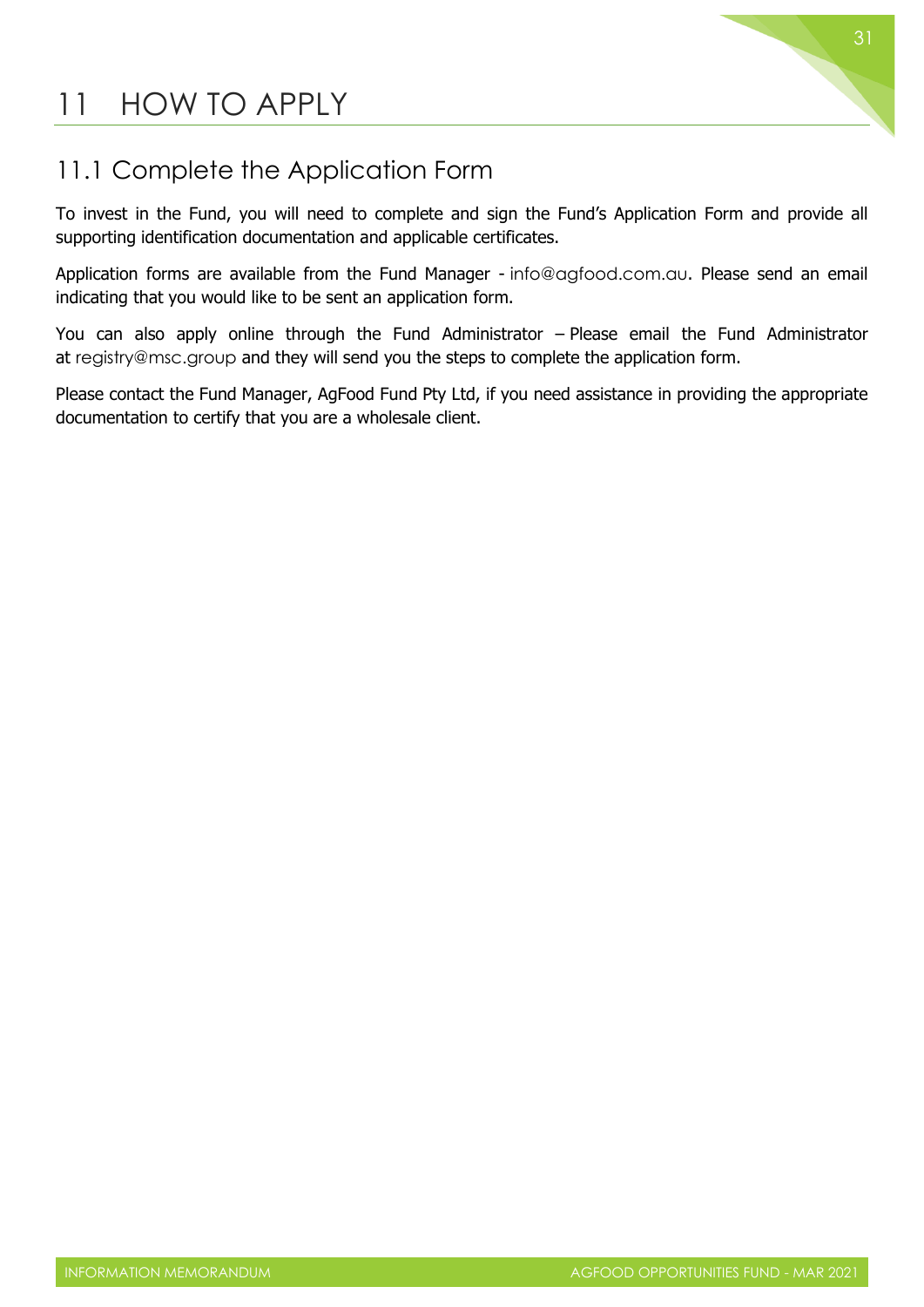### <span id="page-32-0"></span>12 CONTACT DETAILS

#### *FUND MANAGER – AGFOOD FUND PTY LTD*

AgFood Fund Pty Ltd

Level 10, 330 Collins Street, MELBOURNE VIC 3000

Phone (03) 9114 7444 (Australia)

+61 3 9114 7444 (International)

Email info@agfood.com.au

Website www.agfood.com.au

#### *TRUSTEE – MELBOURNE SECURITIES CORPORATION LTD*

Melbourne Securities Corporation Ltd

Level 2 395 Collins Street, Melbourne VIC 3000

Phone 1300 798 790 (Australia)

+61 3 9050 2000 (International)

Email trustee@msc.group

Website www.msc.group

#### *FUND ADMINISTRATOR – MSC ABACUS PTY LTD*

MSC Abacus Pty Ltd

Level 36, 71 Eagle Street, Brisbane, QLD, 4000

Phone 1300 798 790 (Australia)

+61 3 9050 2000 (International)

Email registry@msc.group

Website www.msc.group

32